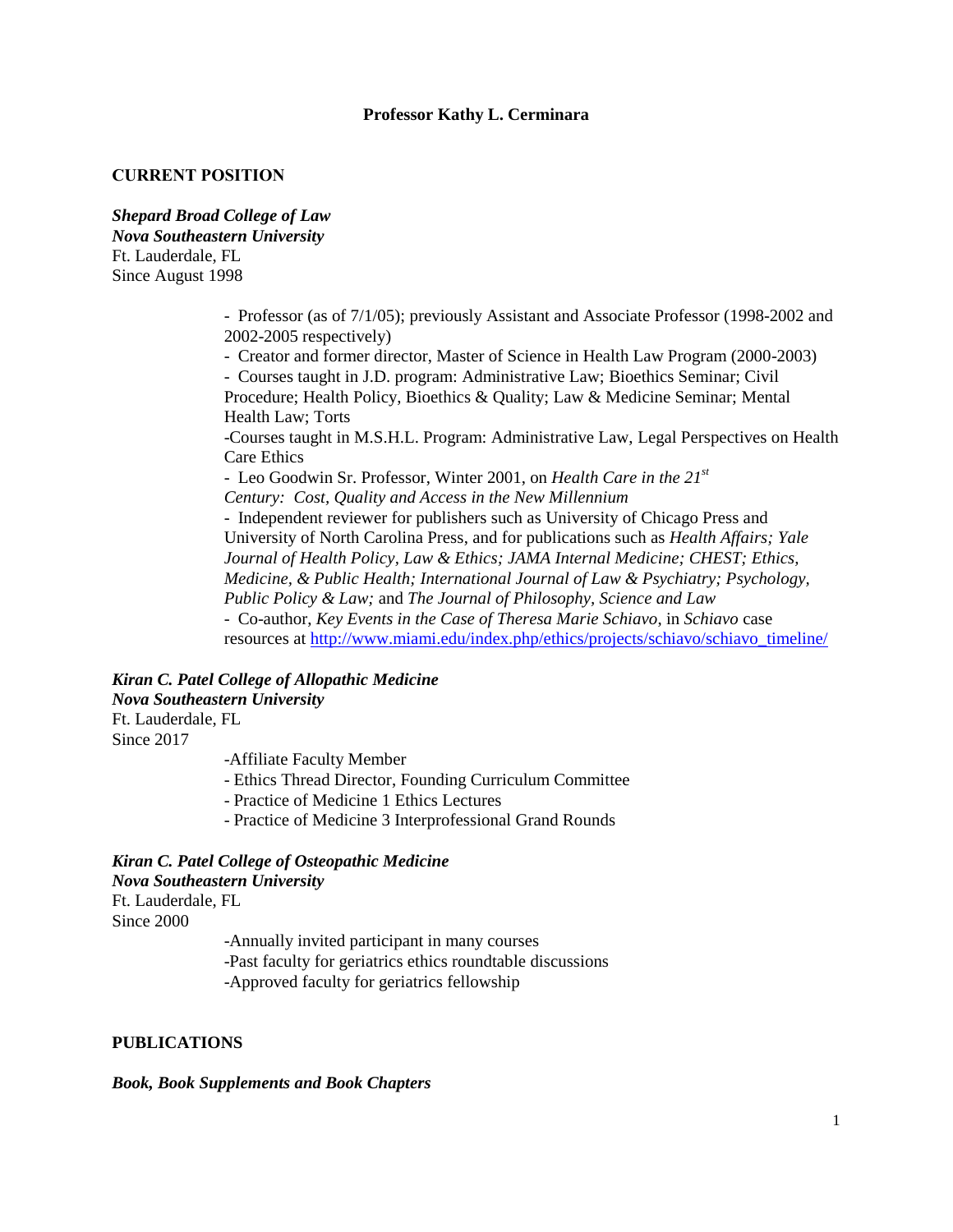THE RIGHT TO DIE: THE LAW OF END-OF-LIFE DECISIONMAKING (Aspen 3d ed. 2004 & cumulative supplements to the present) (co-authored with Alan Meisel, and with Thaddeus M. Pope beginning in 2015)

*End of Life Decision Making: A Balancing Act, chapter in* ETHICS AND VULNERABLE ELDERS: THE QUEST FOR INDIVIDUAL SOCIETY AND A JUST SOCIETY (Pamela B. Teaster, *et al.,* eds., forthcoming) (co-authored)

*End-of-Life Care* chapter in FROM BIRTH TO DEATH AND BENCH TO CLINIC: THE HASTINGS CENTER BIOETHICS BRIEFING BOOK FOR JOURNALISTS, POLICYMAKERS, AND CAMPAIGNS (2d ed. 2016) (co-authored with Alan Meisel)

*The Schiavo Maelstrom and Its Legal Impact*, chapter in ETHICS, POLITICS AND DEATH IN THE 21<sup>ST</sup> CENTURY: THE STRANGE, SAD CASE OF TERRI SCHIAVO (Kenneth W. Goodman, ed., New York, Oxford University Press 2010)

*Three Female Faces: The Law of End-of-Life Decision-Making in America*, chapter in DECISION-MAKING NEAR THE END OF LIFE: RECENT DEVELOPMENTS AND FUTURE DIRECTIONS (James L. Werth & Dean Blevins, eds., New York, Routledge, 2008)

THE RIGHT TO DIE, 2d ed., annual cumulative supplements (Aspen 2001, 2002 and 2003) (responsible for recent additions cumulative to material written by Alan Meisel)

### *Legal Scholarly Articles and Essays*

*Cruzan's Legacy in Autonomy*, \_\_\_ SMU L. REV. \_\_\_ (2020) (forthcoming)

*Today's Crusades: A Therapeutic Jurisprudential Critique of Faith-Based Civil Rights in Health Care*, \_\_\_ ALB. GOV'T L. REV. \_\_\_ (2019) (forthcoming)

*Removing Obstacles to a Peaceful Death*, 25 ELDER L.J. 197 (2018) (co-authored)

*Rip Currents: Rough Water for End-of-Life Decisionmaking*, 20 U. MD. J. HEALTH CARE L. & POL'Y59 (2017)

*Whose Freedom? Teaching the Contraception Coverage Cases as a Bridge from Policy to Bioethics* 61 ST. LOUIS U. L. J. 529 (2017) (invited symposium issue)

*Introduction: Regulating Innovation in Healthcare: Protecting the Public or Stifling Progress?*, 41 NOVA. L. REV. 305 (2017) (co-authored)

*Give Me Liberty to Choose (a Better) Death: Respecting Autonomy More Fully in Advance Directive Statutes*, 10 ST. LOUIS U. J. HEALTH L. & POL'Y 67 (2016) (invited symposium issue)

*Law, Perception, and Cultural Cognition Near the End of Life*, 55 WASHBURN L.J. 597 (2016) (lead article)

*Introduction: Wounds of War: Meeting the Needs of Active-Duty Military Personnel and*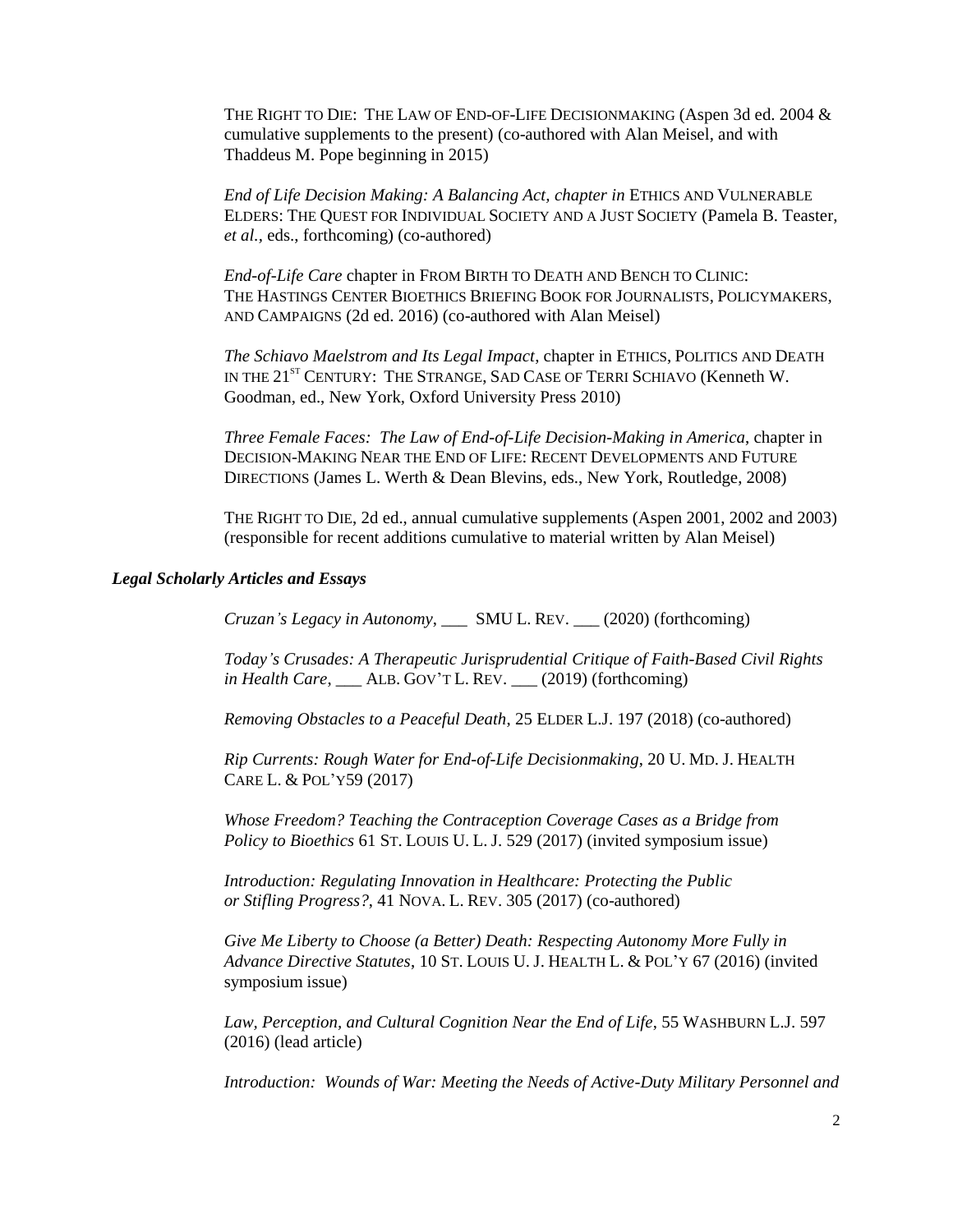*Veterans with Post-Traumatic Stress Disorder*, 37 NOVA L. REV. 439 (2013) (coauthored)

*Hospice and Health Care Reform: Improving Care at the End of Life*, 17 WIDENER L. REV. 443 (2011) (invited symposium issue)

*Introduction: Remembering Stephanie Feldman Aleong*, 34 NOVA L.REV. 565 (2010)

*Schiavo Revisited? The Struggle for Autonomy at the End of Life in Italy*, 12 MARQUETTE UNIV. ELDER'S ADVISOR 295 (2011) (co-authored)

*La Caja de Pandora: Improving Access to Hospice Care Among Hispanic and African-American Patients*, 10 HOUS.J. HEALTH L. & POL'Y 255 (2010) (symposium issue, coauthored)

*Pandora's Dismay: Eliminating Coverage-Related Barriers to Hospice Care*, 11 FLA. COASTAL L.REV. 107 (2010) (invited symposium issue)

*A Paper About a Piece of Paper: Regulatory Action as the Most Effective Way to Promote Use of Physician Orders for Life-Sustaining Treatment*, 29 J. LEGAL MED. 479 (2008) (co-authored)

*Collateral Damage: The Aftermath of the Political Culture Wars in Schiavo*, 29 W. N. ENG. L. REV. 279 (2007) (lead article, invited symposium issue)

*Musings on the Need to Convince Some People With Disabilities That End-of-Life Decisionmaking Advocates Are Not Out to Get Them,* 37 LOYOLA CHICAGO L.J. 343 (2006) (invited symposium issue)

*Tracking the Storm: The Far-Reaching Power of the Forces Propelling the Schiavo Cases*, 35 STETSON L. REV. 147 (2005) (invited symposium issue)

*Dealing With Dying: How Insurers Can Help Patients Seeking Last-Chance Therapies (Even When The Answer is "No")*, 15 HEALTH MATRIX: JOURNAL OF LAW-MEDICINE 285 (2005)

*Taking a Closer Look at the Managed Care Class Actions: Impact Litigation as an Assist to the Market*, 11 ANNALS OF HEALTH L. 1 (2002) (lead article, invited symposium issue)

*Contextualizing ADR in Managed Care: A Proposal Aimed at Easing Tensions and Resolving Conflict* , 33 LOYOLA UNIV. CHICAGO L. J. 547 (2002) (lead article)

*Introduction: Health Care in the 21st Century, Cost, Quality and Access in the New Millennium*, 26 NOVA L. REV. 397 (2002)

*The Intersection of Law and Medicine*, 12 ST. THOMAS L. REV. 1 (2001) (forward, symposium issue)

*Therapeutic Death: A Look at Oregon's Law*, 6 PSYCHOL., PUB. POL'Y & L. 503 (2000)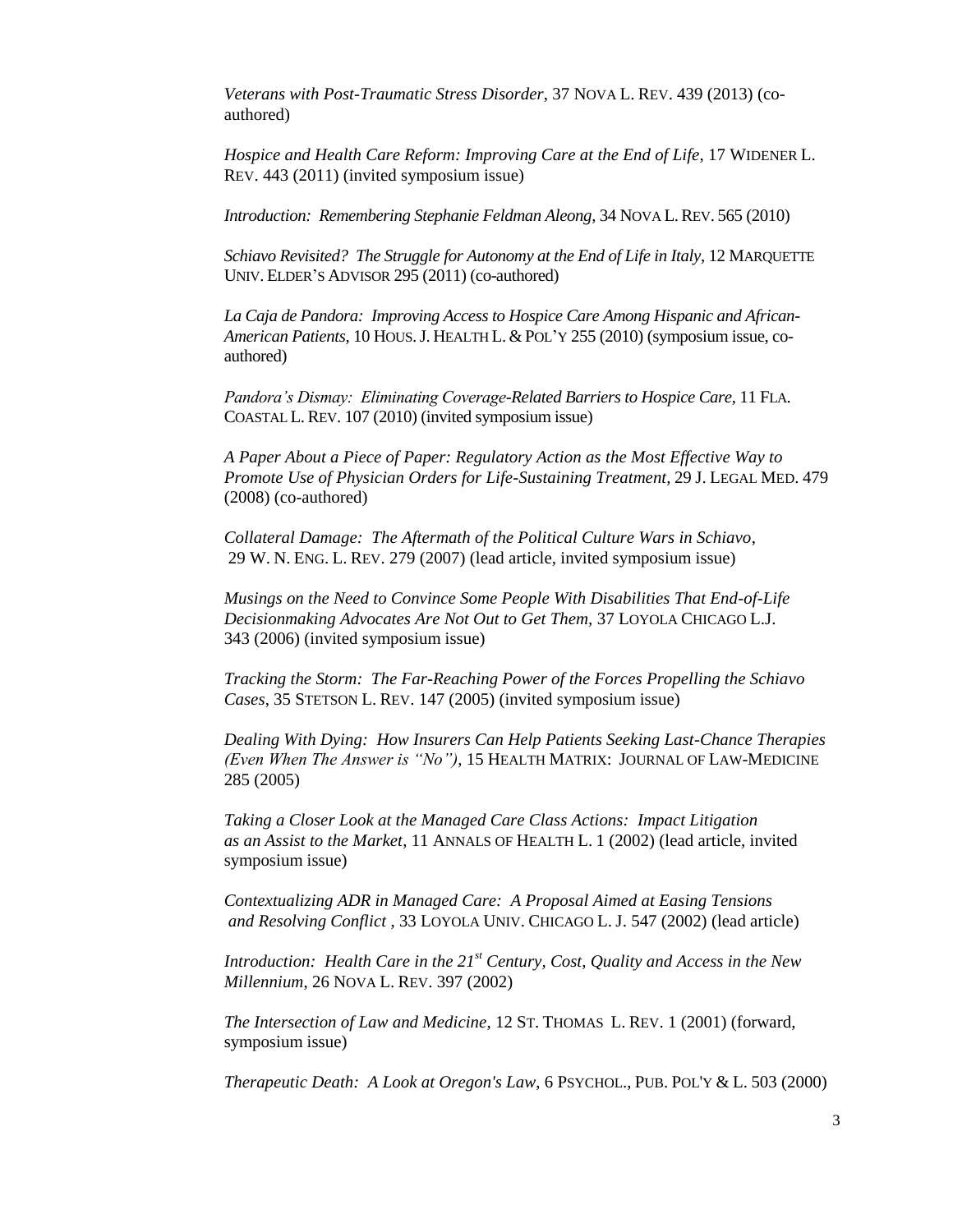(co-authored)

*Protecting Patients in and Beneficiaries of ERISA-Governed Managed Health Care Plans*, 29 U. MEMPHIS L. REV. 317 (1999)

*Eliciting Patient Preferences in Today's Health Care System*, 4 PSYCHOL., PUB. POL'Y & L. 688 (1998)

*The Class Action Suit As A Method of Patient Empowerment in the Managed Care Setting*, 24 AM. J. L. & MED. 7 (1998) (lead article)

*Remembering Arthur: Some Suggestions for Law School Academic Support Programs*, 21 T. MARSHALL L. REV. 249 (1996)

*Harnessing the Spirit of Insubordination: A Model Student Disciplinary Code*, 17 J. COLL. & UNIV. L. 89 (1990) (co-authored)

*Refusing Life-Sustaining Treatment for Incompetent Patients: Mere Existence or a Quality Life?*, 35 MED. TRIAL TECH. Q. 121 (1988) (recipient of the 1986 Letourneau Award, Honorable Mention, American College of Legal Medicine)

### *Professional, Medical and Popular Publications*

*Therapeutic Jurisprudence's Future in Health Law: Bringing the Patient Back Into The Picture*, 63 INTL. J. L. & PSYCH. 56 (2019)

*Finally Joining the Aid in Dying Crowd*, SAN FRANCISCO DAILY J. (February 8, 2015)

*Right to Die Law and Policy* in ENCYCLOPEDIA OF BIOETHICS (Macmillan Reference 4<sup>th</sup> edition 2014) (co-authored)

The *Law and Its Interaction With Medical Ethics in End-of-Life Decision-Making*, 140 CHEST775 (2011)

*A Stranger in a Strange Land: A Doctrinal Professor's Journey into the Legal Research and Writing Classroom*, 19 PERSPECTIVES 29 (2010) (co-authored)

*Health Care Reform at the End of Life: Giving With One Hand But Taking With The Other*, "Society Scholars," American Society of Law, Medicine & Ethics, [www.aslme.org/Society\\_Scholars](http://www.aslme.org/Society_Scholars) (June 7, 2010)

*Theresa Marie Schiavo's Long Road to Peace*, 30 DEATH STUDIES 101 (2006)

*2005-2006 National Health Law Moot Court Competition Problem*, 27 J. LEG. MED. 377 (2006)

*A View From the Battleground – Or Lessons From Physicians From Schiavo*, FLA. BIOETHICS, July 2005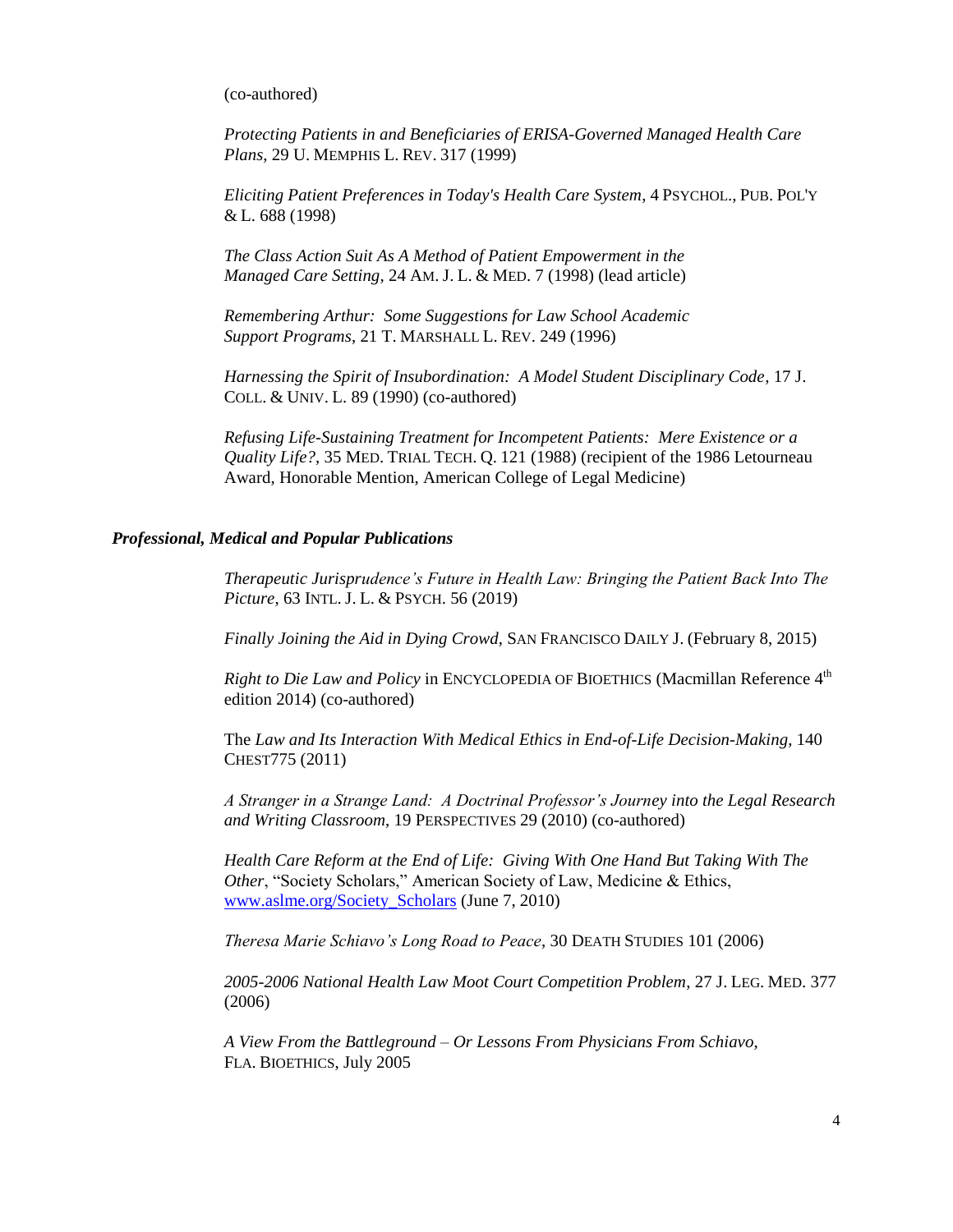*Unique Circumstances, Broad Lessons*, THE HARVARD CRIMSON, March 25, 2005

*With Schiavo, Congress Thumbs Nose at Courts*, ORLANDO SENTINEL, March 23, 2005

*Legislative End-Run Around Supreme Court in Schiavo Case Threatens Separation of Powers*, DAILY BUSINESS REVIEW, March 18, 2005

*Clinical Trials: Legal Aspects and Consent*, in ENCYCLOPEDIA OF FORENSIC AND LEGAL MEDICINE (Elsevier Science Academic Press 2005 & update in second edition)

*Futile Treatment in the United States*, SUMMONS, Autumn 2003, at 6

*Advance Directives in the United States*, SUMMONS, Summer 2003, at 8

*Deal With Patient Complaints Before Arrival of Subpoenas*, MANAGED CARE, February 2003, at 40 (also available at [http://www.managedcaremag.com/archives/0302/0302.conflict.html\)](http://www.managedcaremag.com/archives/0302/0302.conflict.html)

*Developing an Online Program*, JURIST'S LESSONS FROM THE WEB, available at <http://jurist.law.pitt.edu/lessons>(October 2002)

*Financial Considerations Complicate Case Still Further*, FLA. BIOETHICS, Summer 2001 (accompanying article on *In re Guardianship of Schiavo*)

*Preserve Commodore Bay's Character and Hammock*, THE MIAMI HERALD, October 14, 1998, at 9A (Viewpoint column)

*Metaphors Help Students Write More Logically*, THE LAW TEACHER, spring 1997, at 2

*In the U.S. Supreme Court: Can States Prosecute Physicians for Assisting Their Competent, Terminally Ill Patients in Committing Suicide?*, 1-3-97 WLN (West's Legal News) 13997 (January 3, 1997)

*Resolving Ethical Decisions with Advance Directives*, PROVIDER, October 1990, at 51

*Life-Sustaining Treatment Policy: Put It In Writing*, PROVIDER, July 1990, at 26

*Legal Considerations in Forgoing Life-Sustaining Treatment*, in TEXTBOOK OF CRITICAL CARE MEDICINE (Saunders 2d ed. 1989) (co-authored with Professor Alan Meisel)

#### *Book Reviews*

Book Review, 37 J. LEGAL MED. 613 (2017) (reviewing Daniel E. Dawes, *150 Years of Obamacare* (2016))

Book Review, 32 J. LEGAL MED. 239 (2011) (reviewing Norman L. Cantor, *After We Die: The Life and Times of the Human Cadaver* (2010))

Book Review, 6 AM. J. BIOETHICS 57 (September/October 2006) (reviewing Michael Schiavo & Michael Hirsh, *Terri: The Truth* (2006) and Mary Schindler et al., *A Life That Matters: The Legacy of Terri Schiavo – A Lesson For Us All* (2006))

Book Review, 27 LEGAL STUDIES FORUM 489 (2003) (reviewing Lawrence O. Gostin,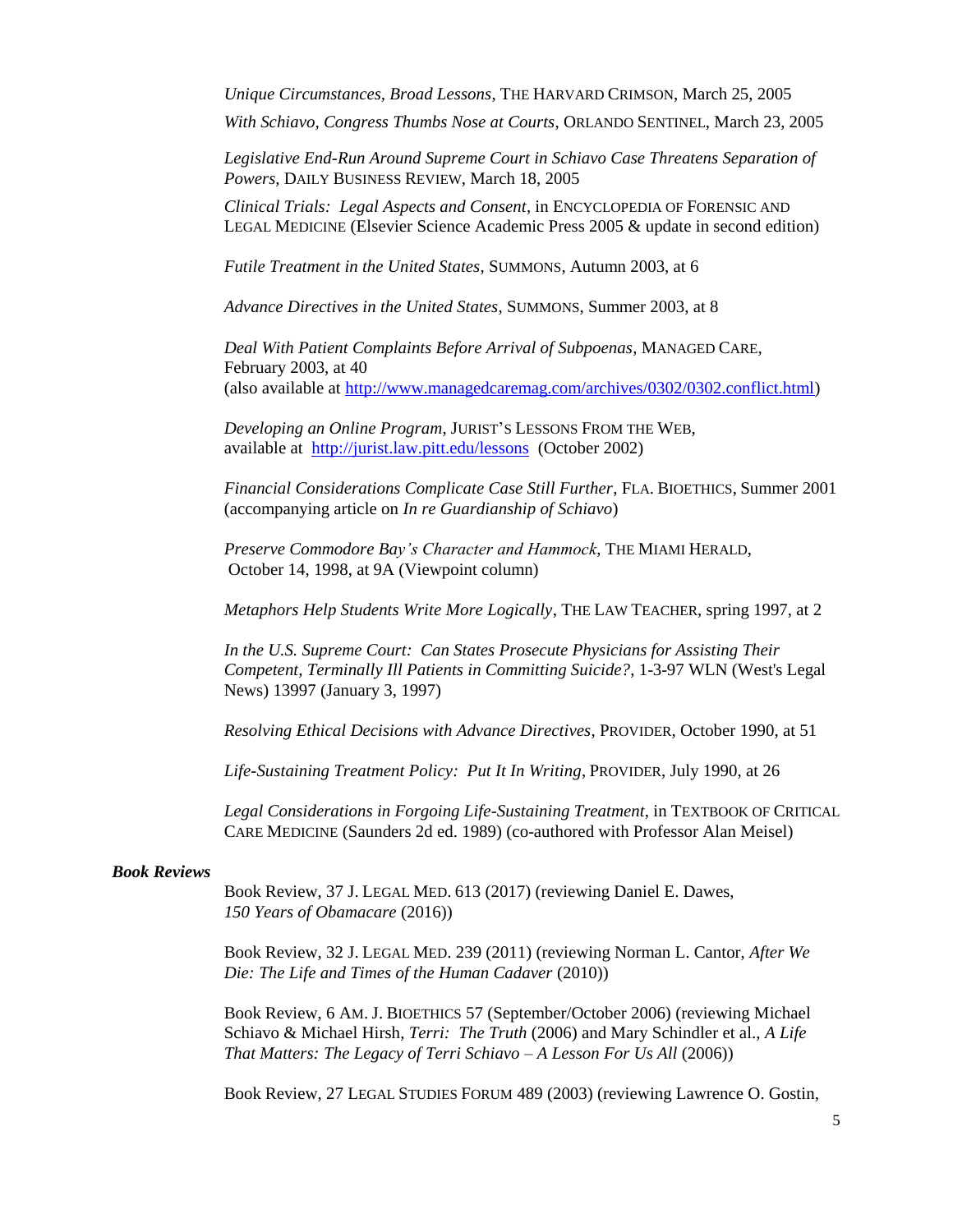*Public Health Law: Power, Duty, Restraint* (2000))

Book Review, 25 LEGAL STUDIES FORUM 672 (2001) (reviewing Melvin I. Urofsky, *Lethal Judgments: Assisted Suicide and American Law* (2000))

Book Review, 93 L. LIB. J. 197 (2001) (reviewing Georgia Warnke, *Legitimate Differences: Interpretation in the Abortion Controversy and Other Public Debates* 1999))

Book Review, 23 LEGAL STUDIES FORUM 569 (1999) (reviewing Robert Tillman, *Broken Promises: Fraud by Small Business Health Insurers* (1998))

Book Review Essay, 20 J. LEGAL MED. 281 (1999) (reviewing Linda L. Emanuel, ed., *Regulating How We Die* (1998))

# *Other Publications*

Abstract, *Improving End-of-Life Care for Minorities in South Florida: Knowledge, Choices, and Policies* (with co-authors), 21<sup>st</sup> Annual IAGG (International Association of Gerontology and Geriatrics) World Conference on Gerontology and Geriatrics, July 23- 27, 2017, presented as a poster by Alina Perez

Abstract, *Knowledge and Preferences of End of Life Choices of Hispanics in South Florida: Informing Policy and Future Directions in End of Life Care* (with co-authors), American Public Health Association Annual Meeting, November 4-8, 2017, presented as a poster by Alina Perez

Abstract, *Understanding End of Life Choices in the Aging Minority Population of South Florida: Policy Implications* (with co-authors), American Public Health Association Annual Meeting, November 4-8, 2017, presented as a poster by Akiva Turner

Abstract, *Legal and Policy Implications of Physicians Counseling Minority Patients Regarding Their End-of-Life Choices* (with co-authors), American Public Health Association Annual Meeting, November 4-8, 2017, presented as a poster by Matthew Slingbaum

Abstract, *End of Life as a Public Health Issue: Setting the Ethics and Policy Making Agenda* (with co-authors), American Public Health Association Annual Meeting, October 31-November 4, 2015, presented as a roundtable discussion by Alina Perez and Akiva Turner

Abstract, *Health Care Proxy and Surrogate Decisionmaking*, (publication of abstracts from Nova Southeastern University's Geriatric Education Center Symposium, 2010)

Abstract, *Optometrist in Court: Development and Summative Evaluation of an Innovative Educational Program,* INTERNET JOURNAL OF ALLIED HEALTH SCIENCES & PRACTICE, *available at* [http://ijahsp.nova.edu](http://ijahsp.nova.edu/) (within [http://ijahsp.nova.edu/articles/vol5num2/hpers\\_abstracts\\_final.pdf](http://ijahsp.nova.edu/articles/vol5num2/hpers_abstracts_final.pdf) )

National Health Law Moot Court Competition problem (2005) (problem published at 27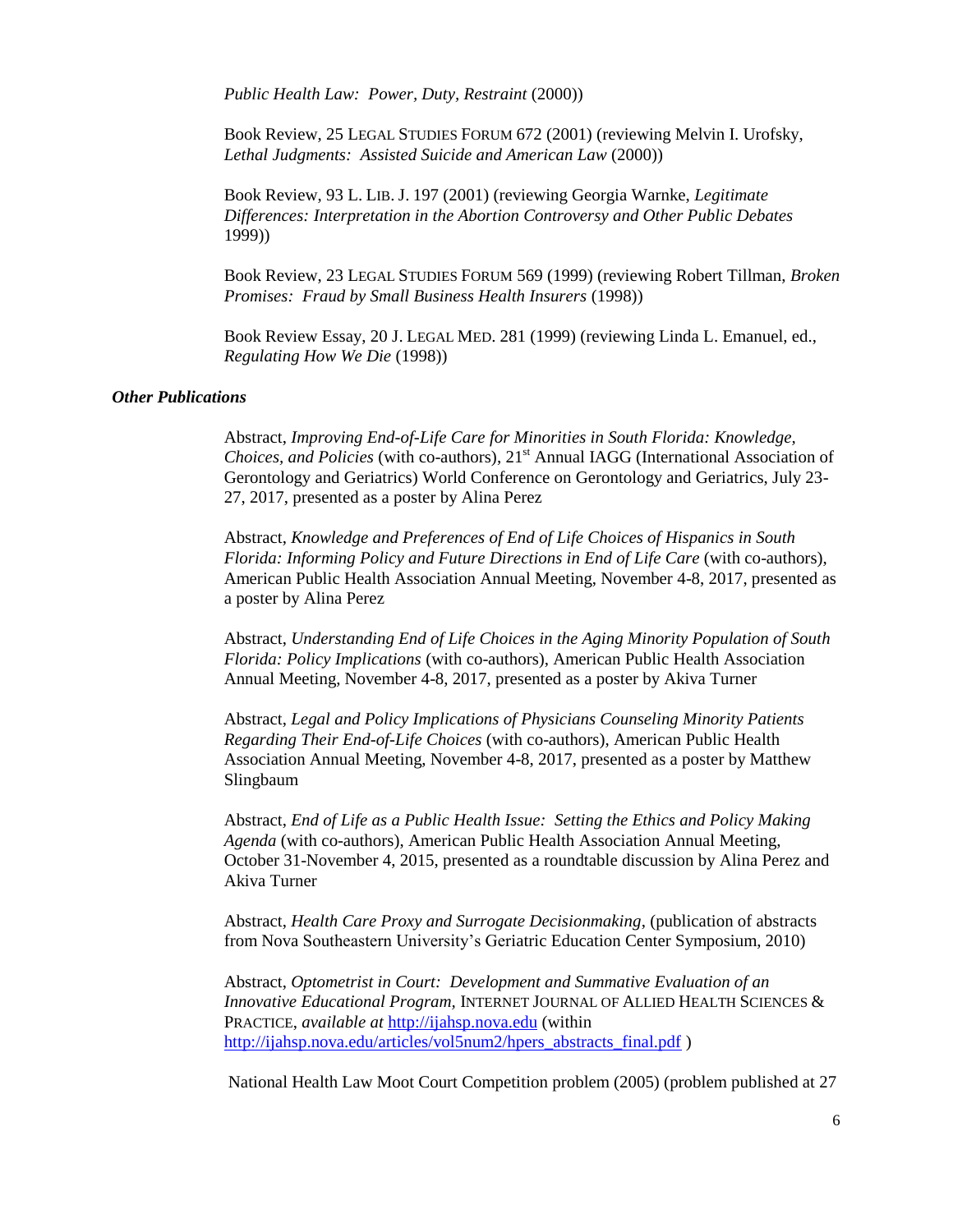J. LEG. MED. 377 (2006)); (also judged final round of competition)

### *Internal NSU Publications*

M.H.L. FACULTY RESOURCE PACKET (for use by faculty in M.H.L. program) ( $1<sup>st</sup>$  version 2001 through  $5<sup>th</sup>$  version 2003)

SELECTED READINGS ON BIOETHICAL ISSUES (compilation of materials supplementing commercial textbook for M.H.L. class, Legal Perspectives on Health Care Ethics) (2003, 2004 & 2005)

LEGAL PERSPECTIVES ON HEALTH CARE ETHICS (compilation of materials serving as textbook for M.H.L. class of same name) (West Custom Publishing 2001 & 2002) (plus CD-ROM used in course)

# **GRANTS**

Awarded: Franklin Kenyon and Frances Kenyon Agneski Trust Endowed Cancer Research Grant, *Assessing Knowledge and Attitudes of South Florida Minority Populations on End-of-Life Care*, \$9,360, co-investigator with an interprofessional team from NSU's Health Professions Division

Application: Robert Wood Johnson Public Health Services and Systems Research, *How Medicare Reimbursement Rules Impact Disparities in Access and Use of Hospice Services Among Racial and Ethnic Minorities*, co-investigator with Alina Perez & Amy Campbell

Awarded: President's Faculty Research & Development Grant, Nova Southeastern University, *Optometrist in Court: Summative Evaluation of an Innovative Educational Program*, \$8,240, co-investigator with Scott Gorman, O.D.

# **PRESENTATIONS**

*Schiavo Revisited: End-of-Life Decision Making in Florida: Where We Are and What's Coming Next?,* panelist, Boca Raton Regional Hospital, August 27, 2019, Boca Raton, FL (forthcoming)

*Health Law and Bioethics*, discussion group participant, Southeastern Association of Law Schools, August 2, 2019, Boca Raton, FL

*Health Law Year in Review: Health Care Delivery*, panelis9, Southeastern Association of Law Schools, August 1, 2019 Ft. Boca Raton, FL

*Designing Your Teaching Package*, discussion group participant, Southeastern Association of Law Schools, July 30, 2019, Boca Raton, FL

*Withdrawal of Treatment in Disorders of Consciousness*, member of working group, Galveston Brain Injury Conference, January 31-February 1, 2019, Galveston, TX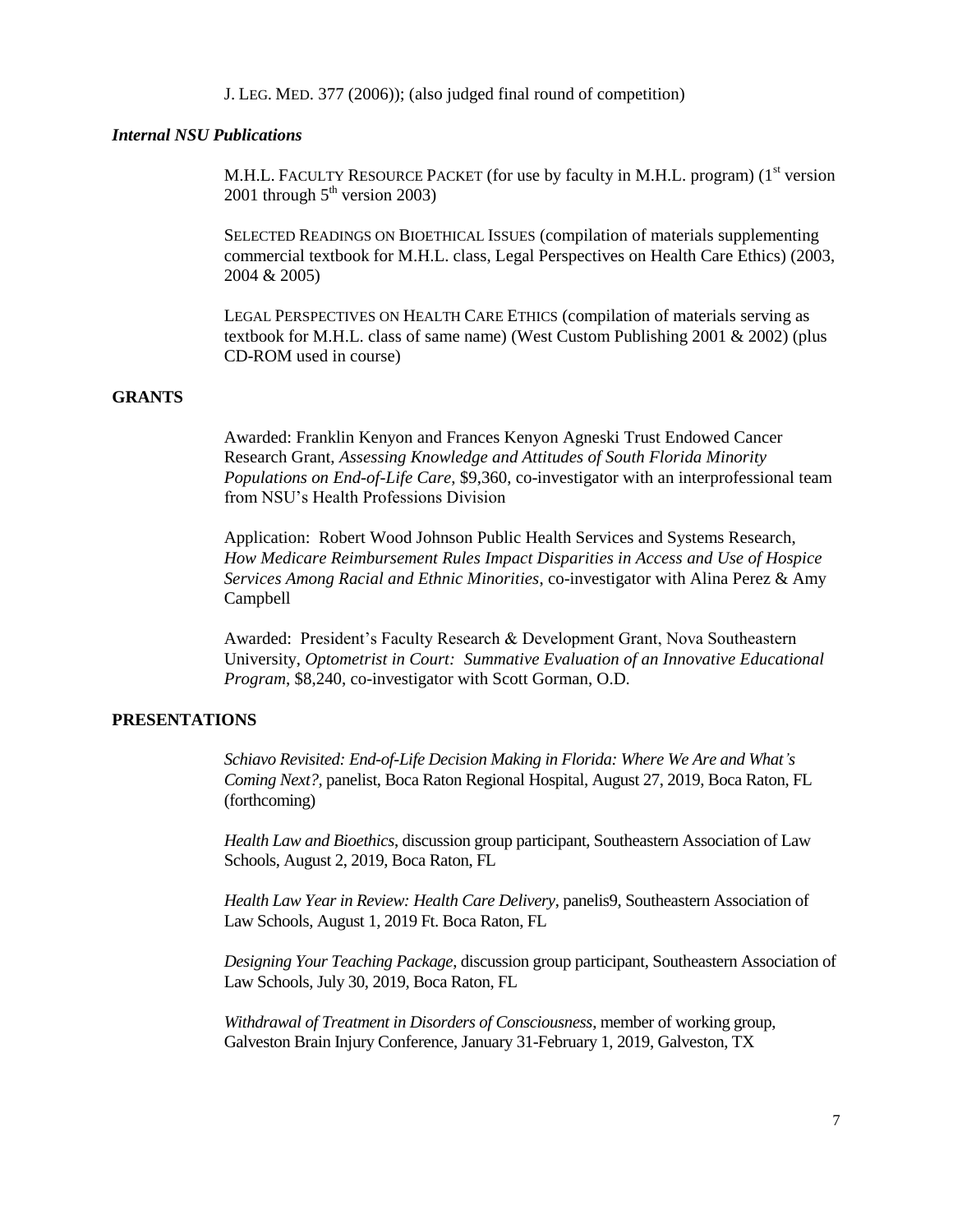*Removing Obstacles to a Peaceful Death by Revising Health Professional Training and Payment Systems*, Creighton University School of Law, October 24, 2018, Omaha, NE

*Health Law and Bioethics*, discussion group participant, Southeastern Association of Law Schools, August 10, 2018, Ft. Lauderdale, FL

*Scholarship Fundamentals: Becoming a Productive and Fulfilled Scholar*, discussion group moderator, Southeastern Association of Law Schools, August 7, 2018, Ft. Lauderdale, FL

*Teaching Health Law Overseas*, discussion group participant, Southeastern Association of Law Schools, August 5, 2018, Ft. Lauderdale, FL

*Topics in Neurology and the Legal and Ethical Aspects of End-of-Life Care*, series of presentations with Dr. Aatif M. Hasain, Continuing Education Inc. University at Sea, June 17- 24, 2018, Royal Caribbean Allure of the Seas

*Disability, Diversity, and Decisions Across the Lifespan*, panelist discussing *End of Life Decision Making,* American Society of Law, Medicine & Ethics Health Law Professors Conference, Case Western University School of Law, June 9, 2018, Cleveland, OH

*Withdrawal of Treatment in Disorders of Consciousness*, member of working group, Galveston Brain Injury Conference, May 2-4, 2018, Galveston, TX

*Searching For Dignity in Health Care Through Therapeutic Jurisprudence*, Amy Ronner Symposium, St. Thomas University School of Law, April 6, 2018, Miami, FL

*End of Life Update on Legal and Ethical Issues*, NSU College of Health Sciences, February 22, 2018, Ft. Lauderdale, FL (co-presented with Alina Perez and Akiva Turner)

*Therapeutic Jurisprudence's Future in Health Law: Bringing the Patient Back Into The Picture*, Therapeutic Jurisprudence Workshop, St. Thomas University School of Law, January 3, 2018, Miami, FL

*End of Life Decisionmaking in Florida: Where We Are and What's Coming Next?*, Boca Raton Regional Hospital Ethics Committee, August 16, 2017, Boca Raton, FL

*Becoming a Productive Scholar*, discussion group moderator, Southeastern Association of Law Schools, August 1, 2017, Boca Raton, FL

*Recent Developments in Health Law and Public Health Law Ethics,* discussion group participant, Southeastern Association of Law Schools, July 31, 2017, Boca Raton, FL

*Advance Directive Statutes: A Therapeutic Approach for Patients With Disorders of Consciousness*, panelist on panel titled "Health Care and Actual or Perceived Mental Illness and/or Cognitive or Intellectual Disability," 35<sup>th</sup> International Congress of the International Academy of Law and Mental Health, July 12, 2017, Prague, Czech Republic

*End of Life Caring Through Communication, Law, & Ethics*, series of presentations with Dr. Monica Broome, Continuing Education Inc. University at Sea, June 29-July 7, 2017, Royal Caribbean Independence of the Seas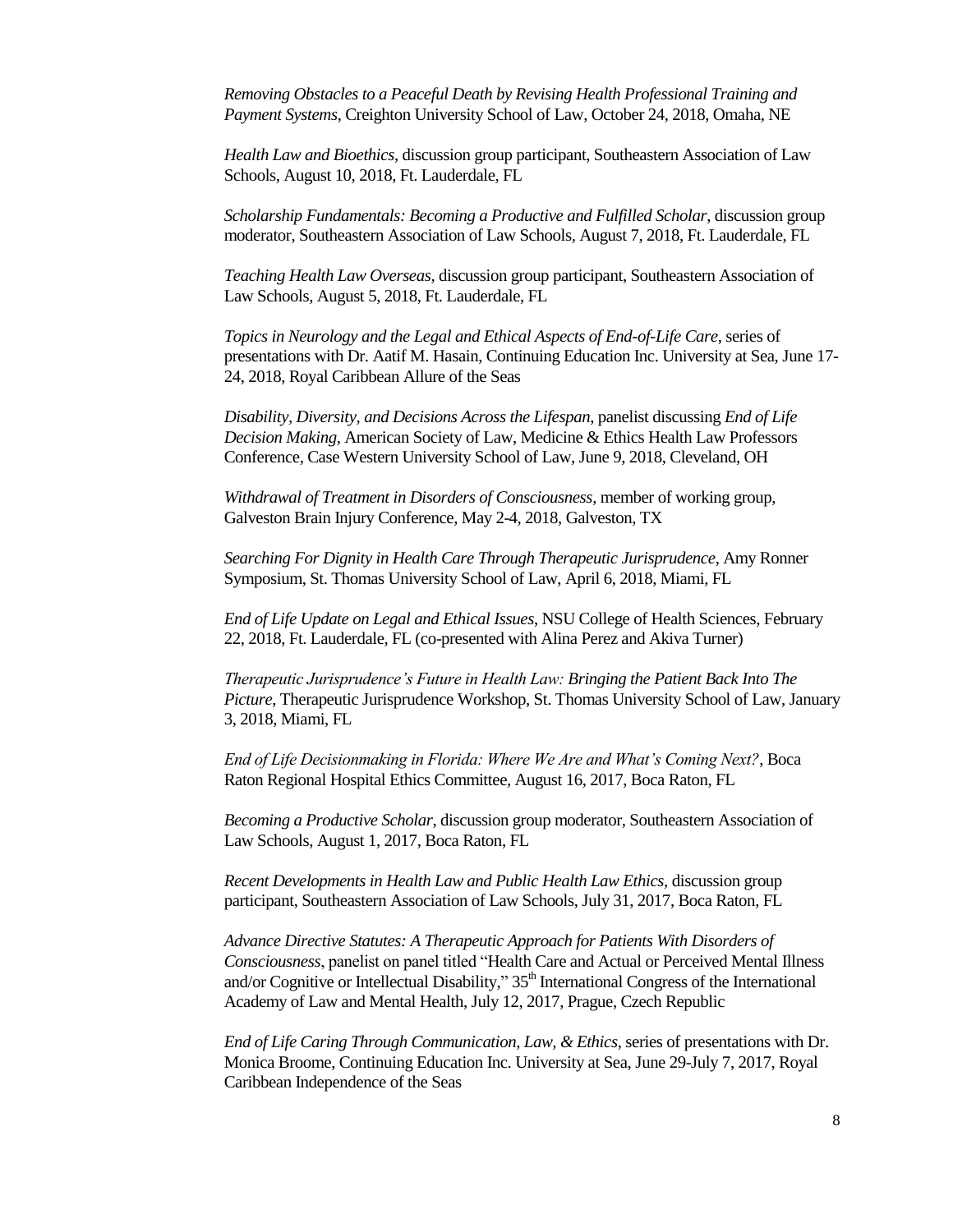*Wellness Programs and Genetic Information: Empirical Analysis – Here We Go Again*, panelist, American Society of Law, Medicine & Ethics Health Law Professors Conference, June 10, 2017, Atlanta, GA

*Jay Healey Plenary Session: Experiential Teaching and Learning in Health Law*, table moderator and presenter in World Café session, June 8, 2017, American Society of Law, Medicine & Ethics Health Law Professors Conference, Atlanta, GA

*Withdrawal of Treatment in Disorders of Consciousness*, lecture titled *Current State of the*  Law: Advance Directives, End-Of-Life Care, & Patients in Minimally Conscious to Persistent *Vegetative States Due to Brain Injury* and member of working group, Galveston Brain Injury Conference, May 4-5, 2017, Galveston, TX

*Intersections, Trends & Cross-Currents in the Law Governing End-of-Life Care*, Center for Bioethics & Health Law, September 30, 3016, Pittsburgh, PA

*The Art and Science of Mentoring Law Students*, discussion group participant, Southeastern Association of Law Schools, August 8, 2016, Amelia Island, FL

*Scholarship Nuts and Bolts*, panelist, Southeastern Association of Law Schools, August 5, 2016, Amelia Island, FL

*Hot Issues in Law and Bioethics*, discussion group participant, Southeastern Association of Law Schools, August 5, 2016, Amelia Island, FL

*Drafting in the Law School Classroom*, Summer Institute for Law Faculty, NSU Law's Global Legal Education Consortium, July 21, 2016, Ft. Lauderdale, FL (co-presented with Marilyn Uzdavines)

*Perspectives on Medical-Legal Interprofessionalism*, panelist, American Society of Law, Medicine & Ethics Health Law Professors Conference, June 4, 2016, Boston, MA

*Jay Healey Plenary Session: Innovations in Health Law Teaching*, table moderator and presenter in World Café session, June 2, 2016, American Society of Law, Medicine & Ethics Health Law Professors Conference, June 4, 2016, Boston, MA

*Advance Directive Statutes: Guarding State Interests at the Expense of Liberty*, panelist, Dying Fast and Slow symposium, St. Louis University School of Law, April 1, 2016, St. Louis, MO

*Designing Effective First Year and Upper Level Courses*, panelist, Southeastern Association of Law Schools, July 30, 2015, Boca Raton, FL

*Hot Issues in Law and Bioethics*, discussion group participant, July 27, 2015, Southeastern Association of Law Schools, Boca Raton, FL

*Health Care Reform Efforts in the United States: Steps Toward a Better Death*, panelist on panel titled "Therapeutic Jurisprudence Approaches to Dealing With Vulnerable Populations,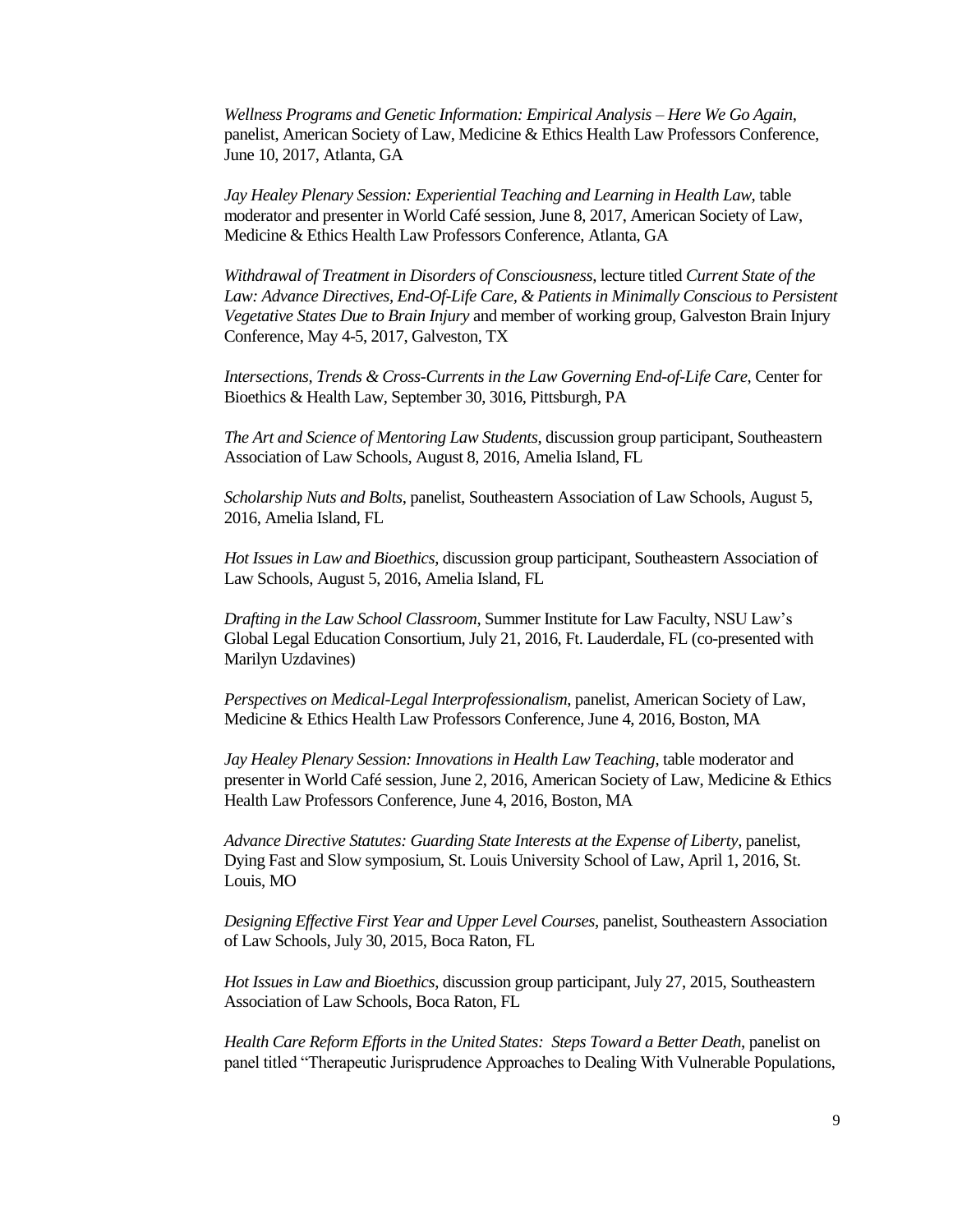34<sup>th</sup> International Congress of the International Academy of Law and Mental Health, July 16, 2015, Vienna, Austria

*Ten Years After Terri Schiavo, With Reflections On Eulana Englaro*, keynote address at the University of Milan Faculty of Law, July 10, 2015, Milan, Italy

*The End-of-Life Landscape Ten Years After Schiavo*, ASLME Health Law Professors Conference, June 6, 2015, St. Louis, MO

*Hospice, Palliative Care and Aid in Dying: The Current Status of End of Life Policies in the United States and Their Impact on Population Health* (with Alina Perez of NSU HPD Public Health and Akiva Turner of NSU HPD Medical Sciences), Geriatrics Eighth Annual Interprofessional Training Institute: Collaborating for Quality, May 1, 2015, Ft. Lauderdale, FL

*Schiavo, Ten Years Later*, Florida Bioethics Network Annual Clinical Bioethics Conference, April 17, 2015, Miami, FL

*Palliative Care and Medical-Legal Issues at the End of Life*, series of presentations with Dr. Naushira Pandya, Continuing Education Inc. University at Sea, April 4-11, 2015, Royal Caribbean Oasis of the Seas

*A Promising Future: Medical-Legal Partnerships* (with Jayme Cassidy), March 4, 2015, Ft. Lauderdale, FL

*The Law of End-of-Life Decisionmaking in Florida*, lecture to residents at Broward Health Medical Center, December 19, 2014, Ft. Lauderdale, FL

*What Deans Would Tell Newer Law Teachers If They Asked*, discussion group participant, August 5, 2014, Southeastern Association of Law Schools, Amelia Island, FL

*Creating and Designing an Effective First Year Course, Upper Level Elective Course or Seminar*, panelist, August 3, 2014, Southeastern Association of Law Schools, Amelia Island, FL

*Faculty Development Deans: Defining Our Role, Tips for Each Other and Others*, August 3, 2014, discussion group participant, Southeastern Association of Law Schools, Amelia Island, FL

*Hot Issues in Law and Bioethics*, discussion group participant, August 1, 2014, Southeastern Association of Law Schools, Amelia Island, FL

*Collaboratively Serving Those Who Have Served: Envisioning A Medical-Legal Partnership Veterans' Clinic as Part of Interprofessional Education Efforts*, panelist, June 7, 2014, American Society of Law, Medicine & Ethics Health Law Professors Conference, San Francisco, CA

*Health Care Reform At the End of Life*, April 10, 2014, Nova Southeastern University Ambassadors' Board, Ft. Lauderdale. FL

*The Human Genome*, co-presenter, November 7, 2013, NSU Faculty Symposia Series,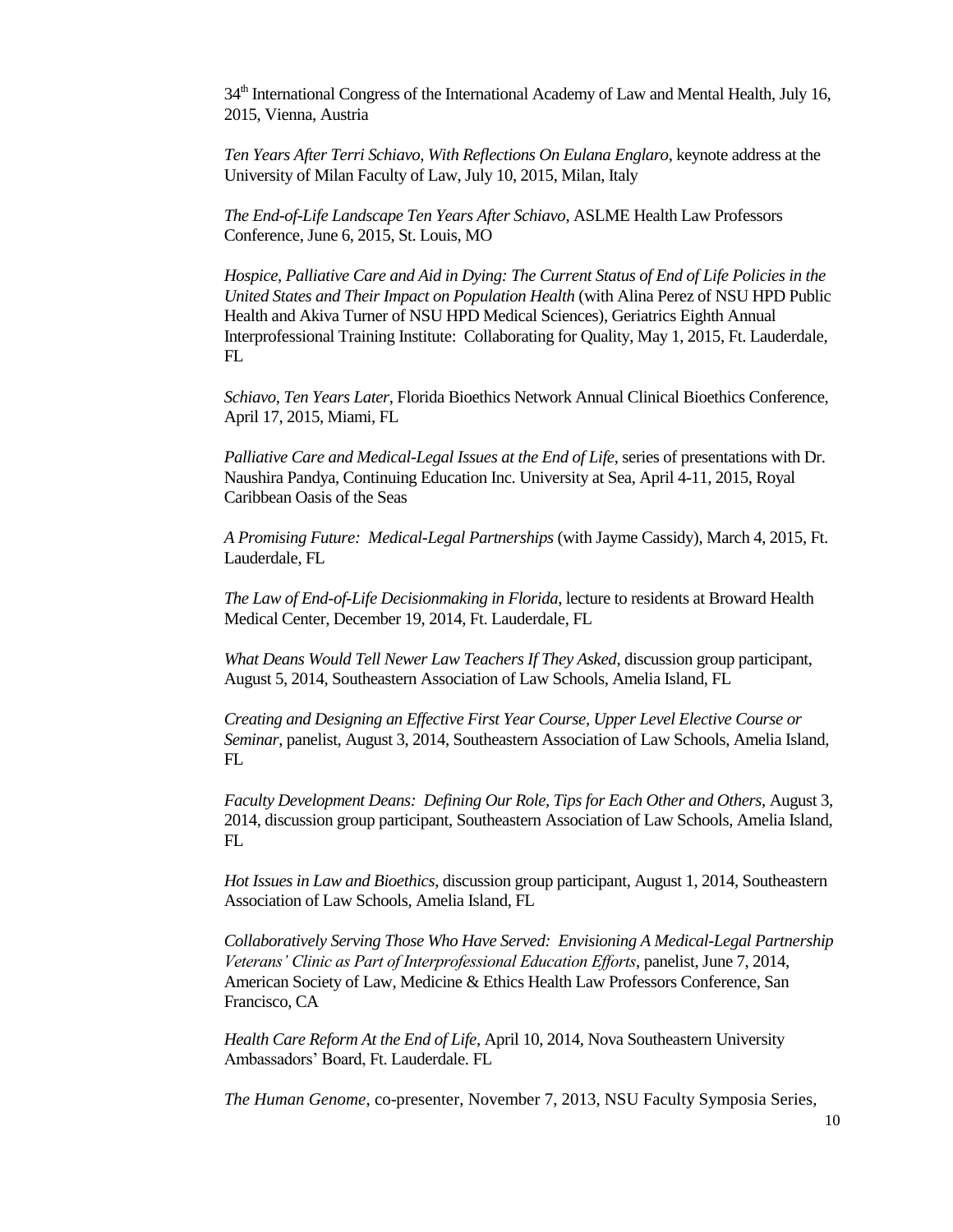Ft. Lauderdale, FL

*Managing Cognitive Decline in the Chronically Ill*, moderator, November 1, 2013, Nova Southeastern University Alumni CLE, Ft. Lauderdale, FL (co-organizer of event)

*Therapeutic Jurisprudence and Problem-Solving Courts*, panelist, September 20, 2013, *Public Health Law Summit -- Problem-Solving Justice & Reducing Recidivism: The Power of Public Health Collaboratives*, Ft. Lauderdale, FL (co-organizer of summit)

*Health Care Reform Reprised: What Progress Has Been Made Since Last Year?,*discussion group participant, August 9, 2013, Southeastern Association of Law Schools, Palm Beach, FL

*Creating and Designing an Effective Course or Seminar*, panelist, August 6, 2013, Southeastern Association of Law Schools, Palm Beach, FL

*Therapeutic Value: Expanding Access to Hospice Care as a High-Relative-Value End-of-Life Option*, panelist, July 15, 2013, 33<sup>rd</sup> Congress of the International Academy of Law & Mental Health, Amsterdam, The Netherlands (also co-organizer and member of the International Scientific Committee for this Congress)

*Health Care Reform: What Progress Has Been Made for People Who Use the Health Care System the Most -- Those Requiring Palliative Care, Including Hospice Care*, panelist, June 6, 2013, American Society of Law, Medicine & Ethics Health Law Professors Conference, Newark, NJ

*Decoding the ACA for Interprofessional Practice*, February 28, 2013, NSU's Interprofessional Program, College of Osteopathic Medicine, Ft. Lauderdale FL

*Health Care Reform: A Look Back and a Look Forward*, Palm Beach County Health Department Public Health Seminar, February 14, 2013, West Palm Beach, FL

*Health Law 2013-2014*, panelist, February 11, 2013, University of Nevada, Law Vegas, Las Vegas, NV

*Implementing Health Care Reform –What the Headlines Missed*, discussion group participant, Sunday July 29, 2012, Southeastern Association of Law Schools, Amelia Island, FL

*The Affordable Care Act: The Supreme Court's Decision and Implications for Florida,* July 23, 2012, Palm Beach County Health Department Residency Program, West Palm Beach, FL

*POLST and the Possibilities in Florida*, July 19, 2012, NSU's Geriatrics Education Center faculty and student education session, Ft. Lauderdale, FL

*Advance Directives and Other Subjects in End-of-Life Decisionmaking*, July 18, 2012, Parkinson's Support Group meeting at NSU's HPD (part of the NSU Caregiver Alliance efforts), Ft. Lauderdale, FL

*Experimental Treatment*, co-presenter, February 2, 2012, NSU Faculty Symposia Series, Ft. Lauderdale, FL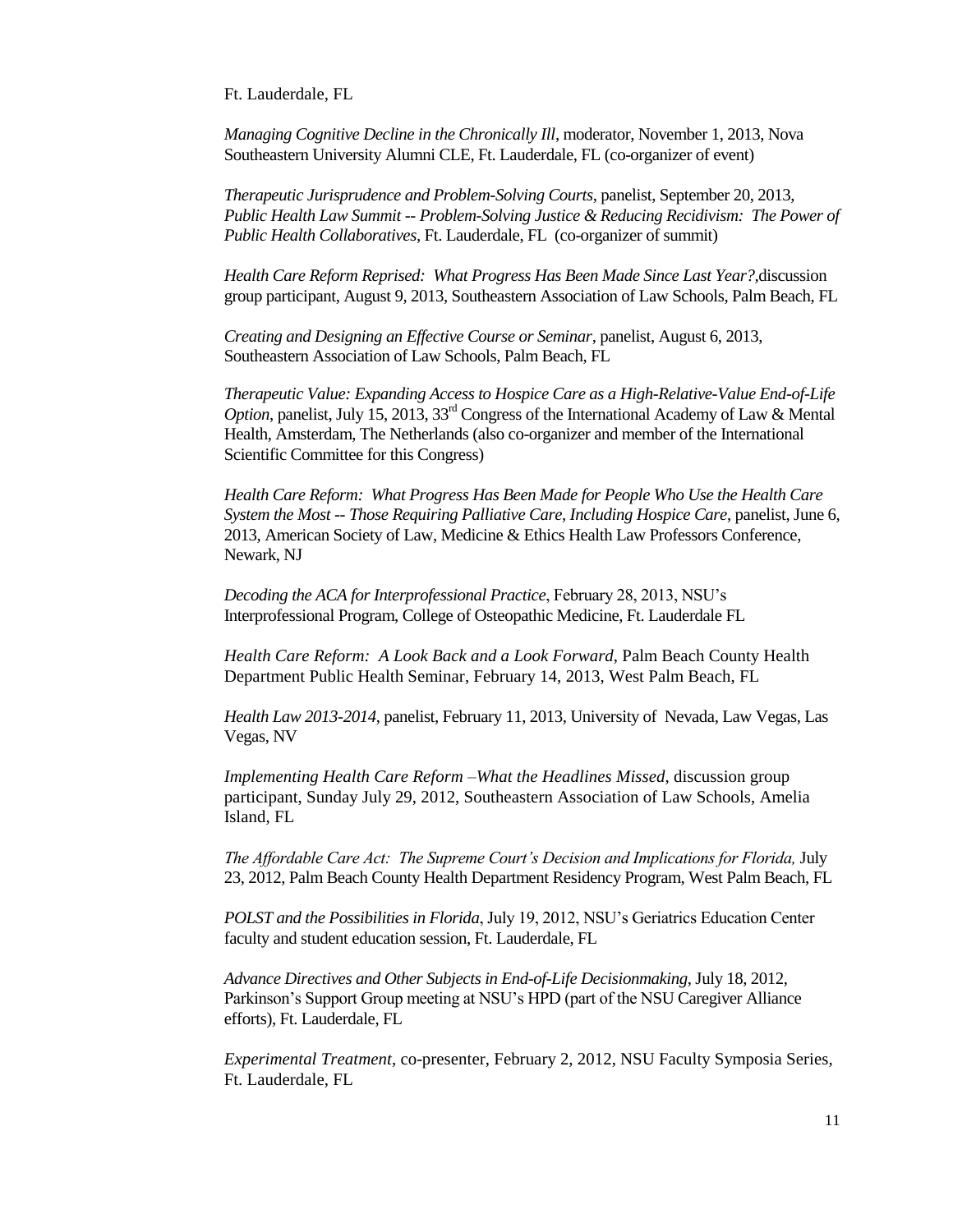*Shrinking the First-Year Courses: Making Difficult Content Choices*, panelist, July 26, 2011, Southeastern Association of Law Schools, Hilton Head, SC

*Hospice and American Health Reform*, panelist on *Therapeutic Jurisprudence as a Frame for Health Policy*, July 19, 2011, International Academy of Law and Mental Health, Berlin, Germany

*Hospice and Health Care Reform: Improving Care at the End of Life*, June 9, 2011, American Society of Law, Medicine & Ethics Health Law Professors Conference, Chicago, IL

*Improving Access to Hospice Care for Hispanic and African-American Patients,* poster presentation, January 7, 2011, Association of American Law Schools annual meeting, San Francisco, CA

*End-of-Life Issues*, December 8, 2010, Nova Southeastern University Caregivers Alliance, Ft. Lauderdale, FL

*A Lesson Before Dying: The Law's Push For More Humanity in End-of-Life Care*, November 18, 2010, Nova Southeastern University Faculty Development Presentation, Ft. Lauderdale, FL

*Health Care Reform and the End of Life,* August 2, 2010, Southeastern Association of Law Schools, Palm Beach, FL

*Law, Policies and Hospital Visitation*, July 7, 2010, Broward Human Rights Initiative, Ft. Lauderdale, FL

*Health Care Proxy and Surrogate Decisionmaking*, April 24, 2010, Nova Southeastern University's Geriatric Education Center Symposium, Ft. Lauderdale, FL

*Medicine in the Crossroads: Construction Zone Ahead*!, panelist on health care reform, April 22, 2010, Nova Southeastern University College of Osteopathic Medicine, Ft. Lauderdale, FL

*Hospice Care: Intersection With the Law*, March 26, 2010, Widener University School of Law, Wilmington, DE

*End-of-Life Decisionmaking*, Nova Southeastern University Physical Therapy Program, March 16, 2010, Ft. Lauderdale, FL

*Advance Directives and End-of-Life Care*, January 19, 2010, Palmetto General Hospital Residents Program, Miami, FL

*End-of-Life Decisionmaking*, December 10, 2009, Nova Southeastern University Lifelong Learning Institute & Broward Homebound Caregiver Assistance Education Program, Ft. Lauderdale, FL

*What's Death Got to Do With It?*, August 5, 2009, Southeastern Association of Law Schools, Palm Beach, FL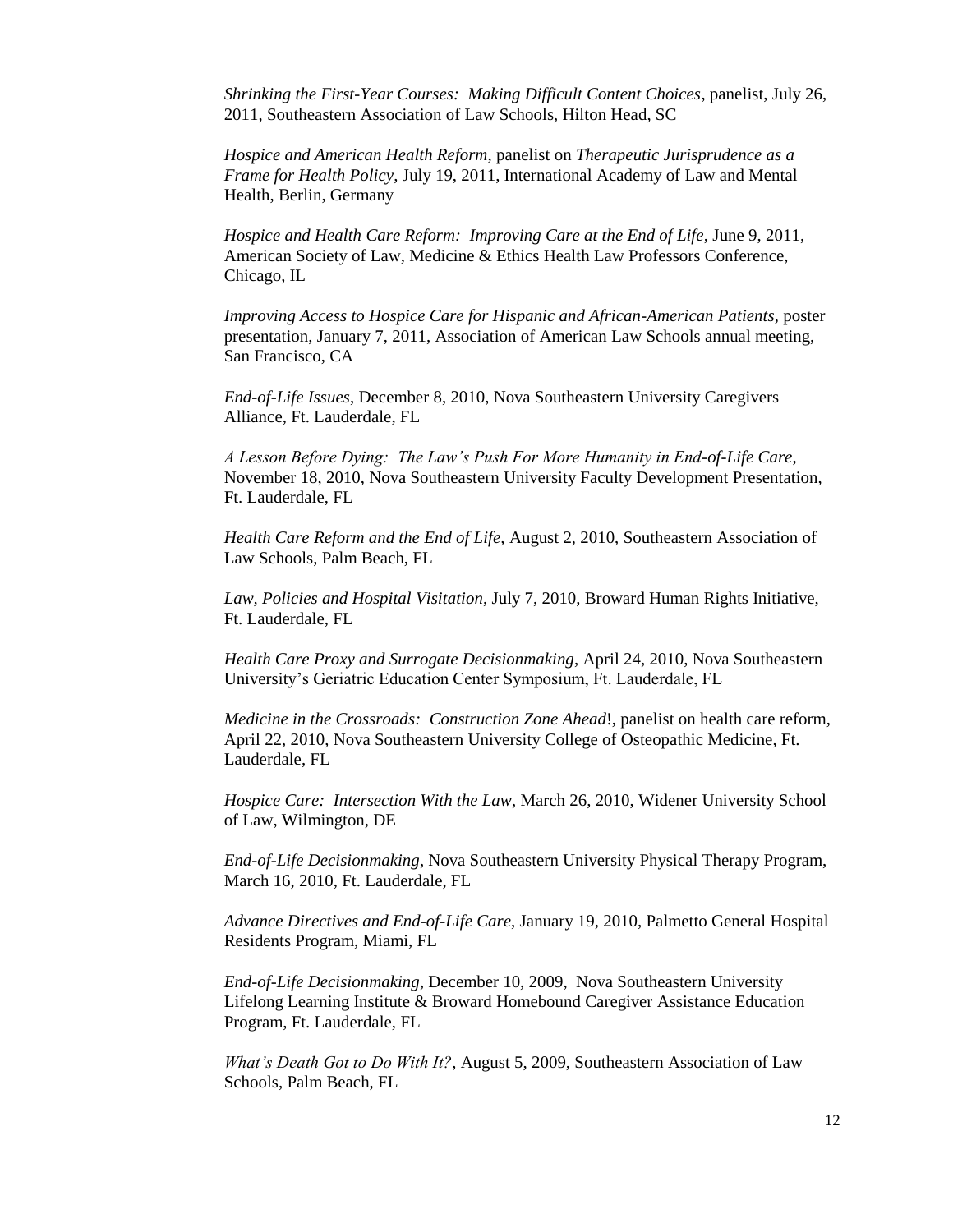*Legal, Ethical and Cultural Implications of Proposals that Hospice Care be Open to Those Continuing Curative Treatment*, June 9, 2009, American Society of Law, Medicine & Ethics Health Law Professors Conference, Cleveland, OH

*Healthcare Proxy and Surrogate Decisionmaking*, November 8, 2008, Nova Southeastern University CME Medicolegal Forum 2008, Ft. Lauderdale, FL

*Careers in Academia*, panelist, October 17, 2008, American Society of Law, Medicine & Ethics Student Health Law Conference, Pittsburgh, PA

*Restrictive Covenants in the Practice of Medicine*, August 24, 2008, Nova Southeastern University CME Medicolegal Forum 2008, Ft. Lauderdale, FL

*POLST: A Necessary Supplement to Advance Directives – Legal and Ethical Issues*, co-facilitator, June 20, 2008, Bioethics Summer Camp (Stanford University), Santa Rosa, CA

*Optometrist in Court: Summative Evaluation of an Innovative Educational Program*, poster, June 7, 2008, American Society of Law, Medicine & Ethics Health Law Professors Conference, Philadelphia, PA

*Jay Health Plenary Teaching Panel*, panelist, June 6, 2008, American Society of Law, Medicine & Ethics Health Law Professors Conference, Philadelphia, PA

*Medicine in the Crossroads: Construction Zone Ahead*!, panelist , April 2, 2008, Nova Southeastern University College of Osteopathic Medicine, Ft. Lauderdale, FL

*Scholarship in the Digital Age – New Tools: What They Are and Why Use Them*, March 18, 2008, Nova Southeastern University Shepard Broad Law Center, Ft. Lauderdale, FL

*End-of-Life Decisionmaking*, Nova Southeastern University Physical Therapy Program, March 3, 2008, Ft. Lauderdale, FL

*I Got a Grant! What Do I Do Now?*, January 17, 2008, Nova Southeastern University Shepard Broad Law Center, Fort Lauderdale, FL

*Optometrist in Court: Summative Evaluation of an Innovative Educational Program*, poster, January 3-5, 2008, Association of American Law Schools annual meeting, New York, NY

*Optometrist in Court: Summative Evaluation of an Innovative Educational Program*, panelist, October 27, 2007, American Academy of Optometry annual meeting, Tampa FL

*Three Female Faces: The Law of End-of-Life Decisionmaking in America*, June 29, 2007, University of Milan, Milan, Italy

*Therapeutic Effects on Physicians and Other Health Care Providers of Assisting Patients in Dying*, June 26, 2007, 30<sup>th</sup> International Congress on Law and Mental Health,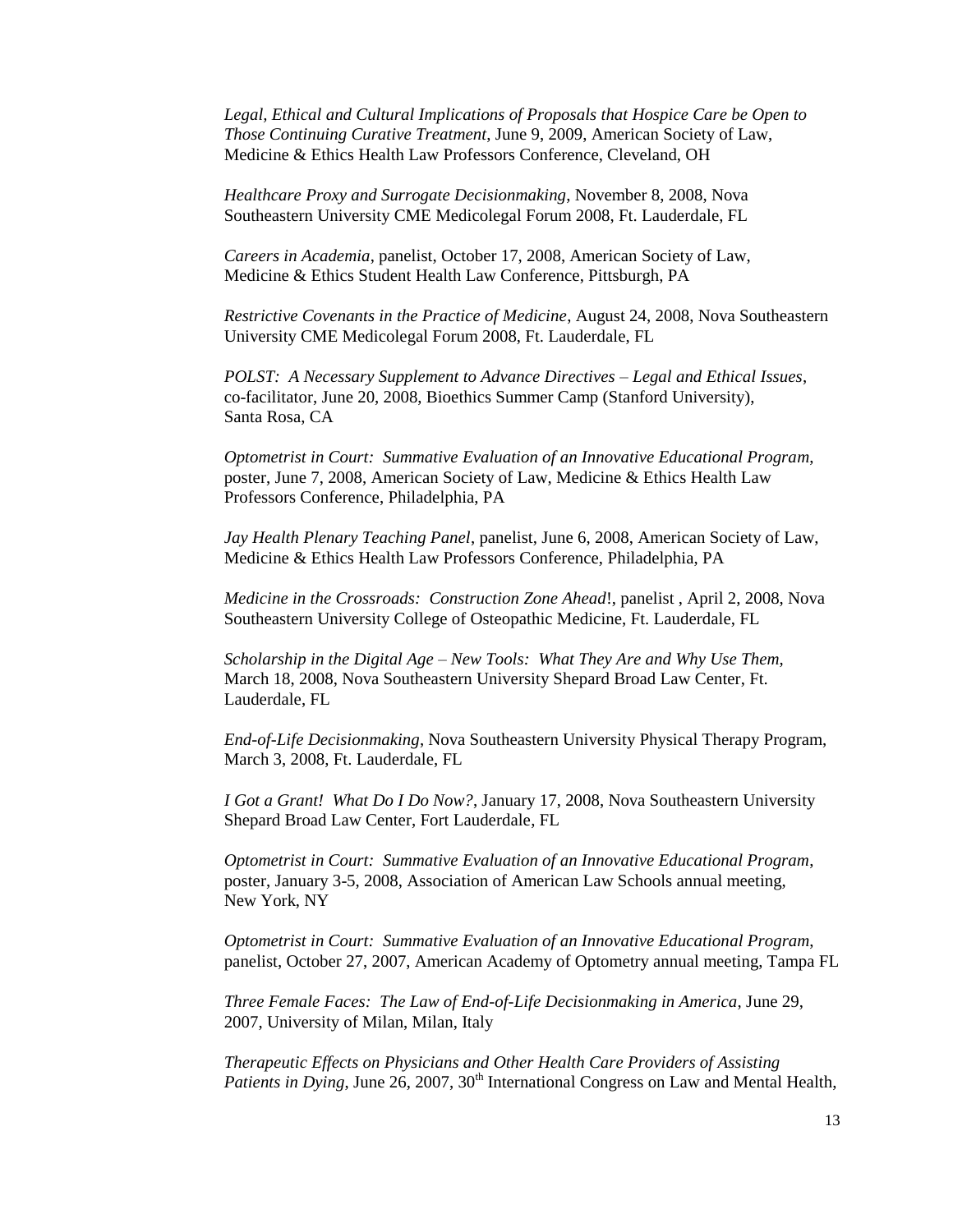Padua, Italy

*End-of-Life Legal Issues*, Southern California Association of Healthcare Risk Managers, June 19, 2007 (webcast)

*Assisted Dying: Cognitive Dissonance or Warm Fuzzy Feelings for Providers?*, panel on *Disability and Lack of Legal Competence* (panel moderator also), Health Law Professors' Conference of the American Society of Law, Medicine & Ethics, June 2, 2007, Boston, MA

*End-of-Life Decisionmaking*, Nova Southeastern University Lifelong Learning Institute, May 22, 2007, Ft. Lauderdale, FL

*Medicine in the Crossroads: Construction Zone Ahead*!, panelist , March 21, 2007, Nova Southeastern University College of Osteopathic Medicine, Ft. Lauderdale, FL

*End-of-Life Decisionmaking*, Nova Southeastern University Physical Therapy Program, March 6, 2007, Ft. Lauderdale, FL

*End-of-Life Care in Florida: How to Get What You Want (Or How To Avoid Getting What You Don't Want*, February 28, 2007, Miami Springs Rotary Club, Miami Springs, FL

*Collateral Damage: The Aftermath of Schiavo*, October 23, 2006, Old Dominion University Institute for Ethics and Public Affairs, Norfolk, VA

*Health Law: The Major Issues for Ethics Committees*, October 12, 2006, University of North Florida Ethics Committee Education Program, Jacksonville, FL

*The Schiavo Case: Interdisciplinary Perspectives*, panel moderator, February 18, 2006, Coral Gables, FL

*Boutique Medicine: A Bandwagon Model or a Dead Access Issue?*, panelist, A Glimpse of the Future of Health Care in America, September 24, 2005, Ft. Lauderdale, FL

*Achieving Peace Through Advance End-of-Life Care Planning*, Center for Positive Connections, August 18, 2005, North Miami, FL

*States' Rights and Drug Policy*, panelist, Southeastern Association of Law Schools Conference, July 20, 2005, Hilton Head, SC

*Reproduction and Parenting*, panel moderator & speaker, American Society of Law, Medicine & Ethics Health Law Teachers Conference, June 4, 2005, Houston, TX

*The Right to Die: An Examination of End of Life Issues 30 Years After Quinlan*, panelist, April 9, 2005, Chicago, IL

*The Future of The Right to Die*, panelist, Reflections On and Implications of *Schiavo*, January 28, 2005, St. Petersburg, FL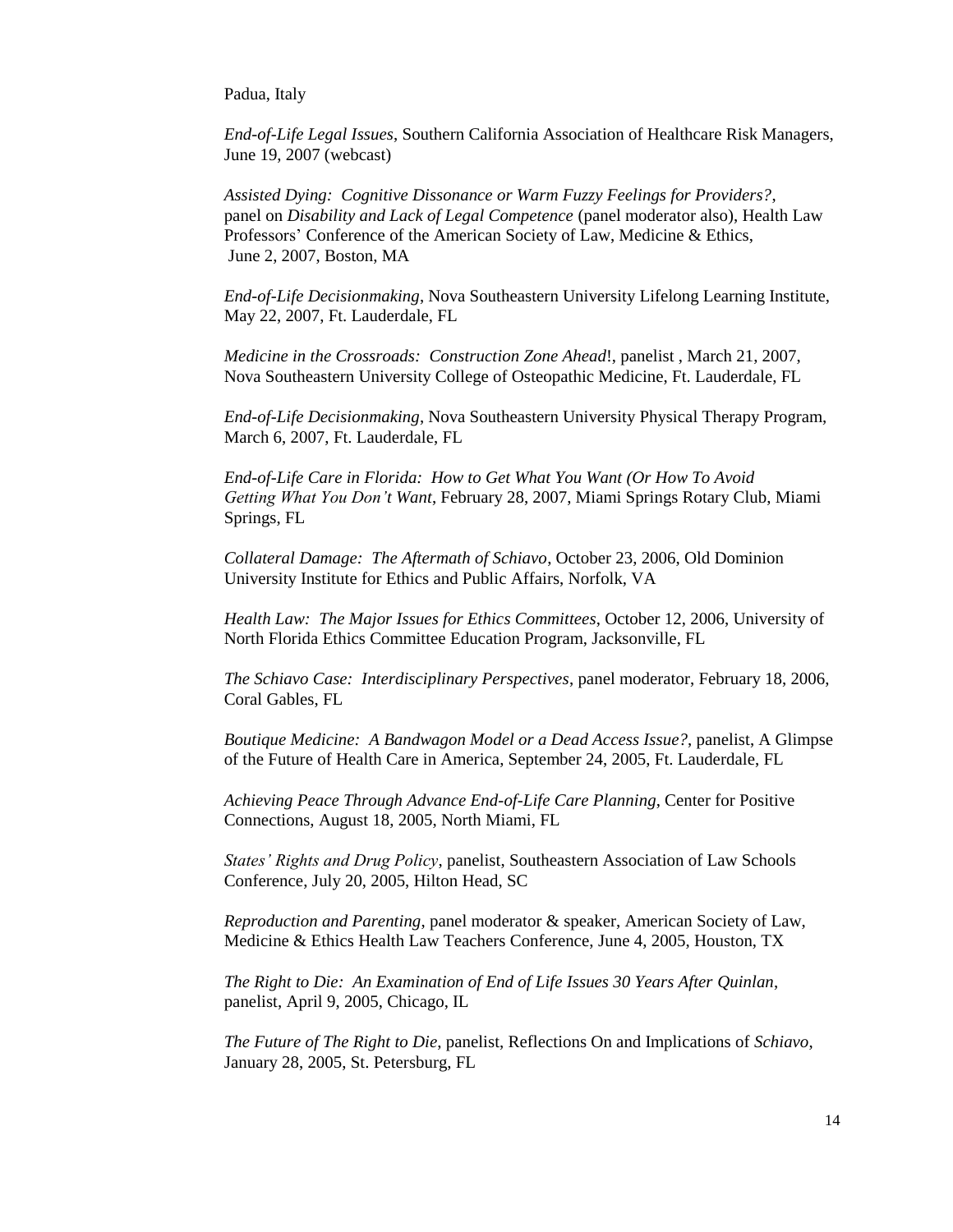*Dealing With Dying: How Insurers Can Help Patients Seeking Last-Chance Therapies (Even When The Answer is "No")*, South Florida Bioethics/Health Law Working Group, November 8, 2004, Ft. Lauderdale, FL

*The Long, Sad Case of Terri Schiavo: Perspectives on Law, Ethics and Society*, panelist, Clinical Ethics: Decisions, Debates, Solutions, April 17 2004, Miami Beach, FL

*Involuntary Sterilization?*, panel participant, Nova Southeastern University Paul R. Joseph Memorial Colloquium, January 27, 2004, Ft. Lauderdale, FL

*End-of-Life Decisionmaking*, Nova Southeastern University Institute for Learning in Retirement, October 16, 2003, Ft. Lauderdale, FL

*Current Developments in Health Law*, panel discussion moderator, Southeastern Association of Law Schools, July 22, 2003, Amelia Island, FL

*Building Health Law Programs*, roundtable discussion leader, Health Law Teachers Conference of the American Society of Law, Medicine & Ethics, June 7, 2003, Wilmington, DE

*End-of-Life Care in Florida: How to Get What You Want (Or How To Avoid Getting What You Don't Want)*, Brandeis University National Women's Committee Study Group Program, April 21, 2003, Hallandale, FL

*Medical Malpractice: Is There a Crisis?*, panel discussion moderator, A Glimpse of the Future of Health Care in America, January 18, 2003, Ft. Lauderdale, FL

*Law and the Dental Profession*, Nova Southeastern University College of Dentistry, October 14, 2002, Ft. Lauderdale, FL

*Asynchronous Work Groups*, Best Practices in Online Learning Forum, September 25, 2002, Ft. Lauderdale, FL

*New Life, Valuable Property or Waste Material? Bioethical Considerations Arising From the Technological Development of the New Family*, Southeastern Conference, Association of American Law Schools, August 2, 2002, Kiawah Island, SC

*Medicine in a Managed Care World*, Institute for the Study of Health Law, July 13, 2002, Ft. Lauderdale, FL

*End-of-Life Medical Care in Florida: Ensuring Your Client's Wishes are Honored*, Visiting Nurse Association and Hospice Foundation, June 19, 2002, Vero Beach, FL (morning) & Melbourne, FL (afternoon)

*Workshop on On-Line Teaching and Degree Programs*, Health Law Teachers Conference of the American Society of Law, Medicine & Ethics, June 8, 2002, Indianapolis, IN

*Law and Foodservices for Retirement Communities*, Culinary Institute, March 13, 2002 Ft. Lauderdale, FL (joint presentation with Alina Perez)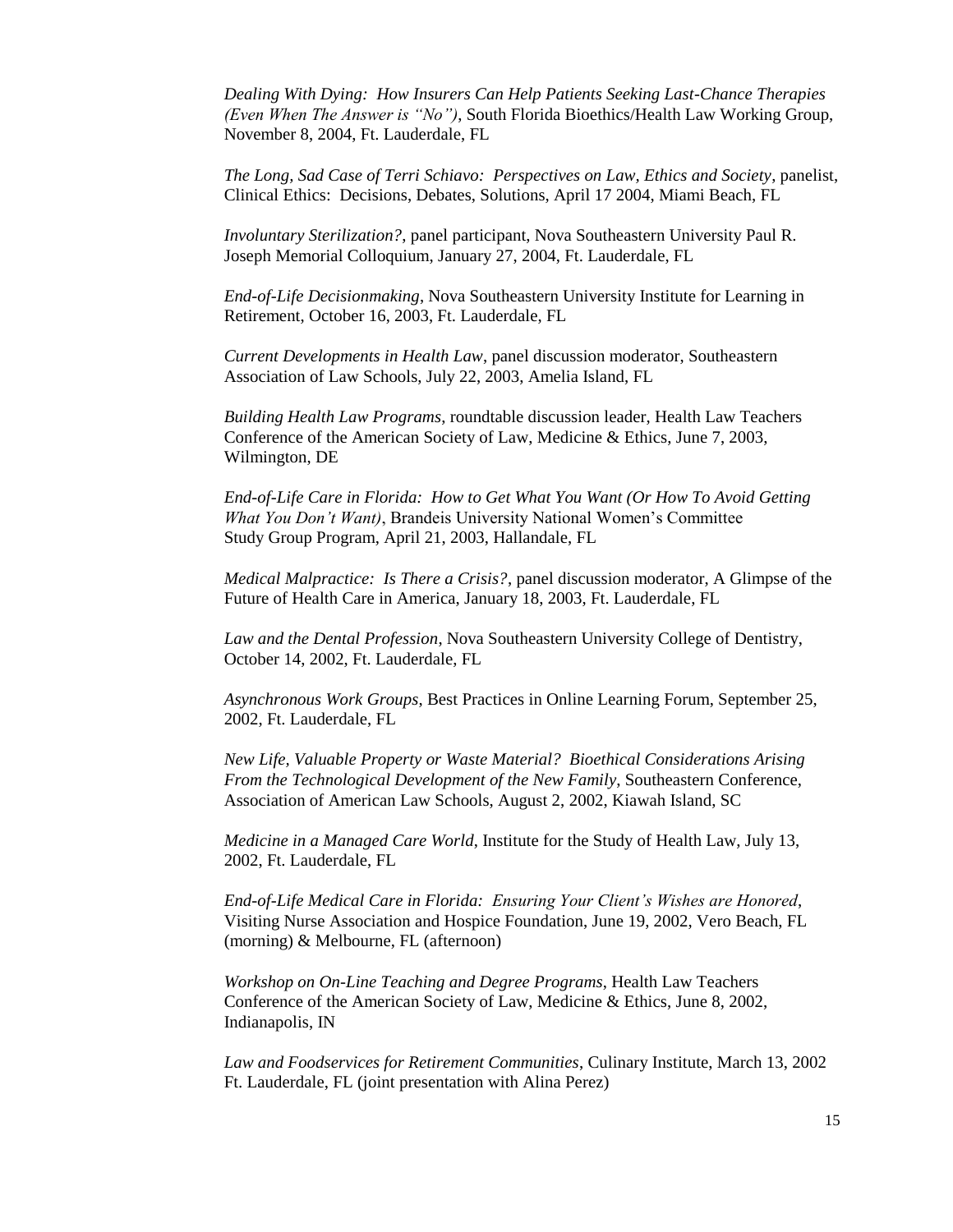*How the Law Interacts With Public Health Efforts*, Nova Southeastern University College of Optometry Public Health Seminar, November 14, 2001, Ft. Lauderdale, FL

*Patient Empowerment and Marketplace Regulation*, Health Law and Policy Colloquium: The Role of the Law in Encouraging Quality Health Care, October 26, 2001, Chicago, IL

*The Legal Regulatory Structure of the Health Care System*, Institute for the Study of Health Law, each July 2001-2006, Ft. Lauderdale, FL

*A Therapeutic Jurisprudential Look at Issues in Health and Public Health Law: Is Trust an Important Value and What Is Its Therapeutic Importance?*, panel discussion moderator, Second International Conference on Therapeutic Jurisprudence, May 3, 2001, Cincinnati, OH

*Pain Relief, Power and the Right to Die*, Clinical Ethics Conference, University of Miami Forum for Bioethics and Philosophy, March 2, 2001, Ft. Lauderdale, FL

*Psychological Dissonance and Physician-Assisted Suicide*, Young Scholars Program, Southeastern Conference, Association of American Law Schools, August 2, 2000, Captiva Island,

FL

*Alternative Dispute Resolution in the Managed Care Setting*, Health Law Teachers Conference of the American Society of Law, Medicine & Ethics, June 9, 2000, Cleveland, OH

*Preventive Lawyering, Ethics and Managed Care Contracts*, Law, Ethics & Death CLE sponsored by The Florida Bar Health Law Section, The Florida Bioethics Network, the Robert Wood Johnson Foundation, and the Florida Academy of Healthcare Attorneys (an affiliate of the Florida Hospital Association), May 12, 2000, Orlando, FL

*Oregon's Law Authorizing Physician-Assisted Suicide*, Third International Symposium on Coma and Death, February 25, 2000, Havana, Cuba

*Bioethics and the Law: ERISA and the Challenge of Managed Care*, National Association of Women Judges Annual Conference, October 15, 1999, Miami Beach, FL

*Dispute Resolution in the Health Care Setting*, Young Scholars Program, Southeastern Conference, Association of American Law Schools, July 19, 1999, Hilton Head, SC

*Ethical Obligations in a Managed Care World*, Clinical Ethics Conference, University of Miami Forum for Bioethics and Philosophy, March 26, 1999, Ft. Lauderdale, FL

*The Physician's Obligation to Report Suspected Elder Abuse*, Nova Southeastern University College of Optometry Gerontology Class, November 12, 1998; November 4, 1999; April 19, 2001; and April 4, 2002, Ft. Lauderdale, FL

*Using Metaphors in the Legal Writing Classroom*, 1998 Summer Institute of Legal Writing, June 19, 1998, Ann Arbor, MI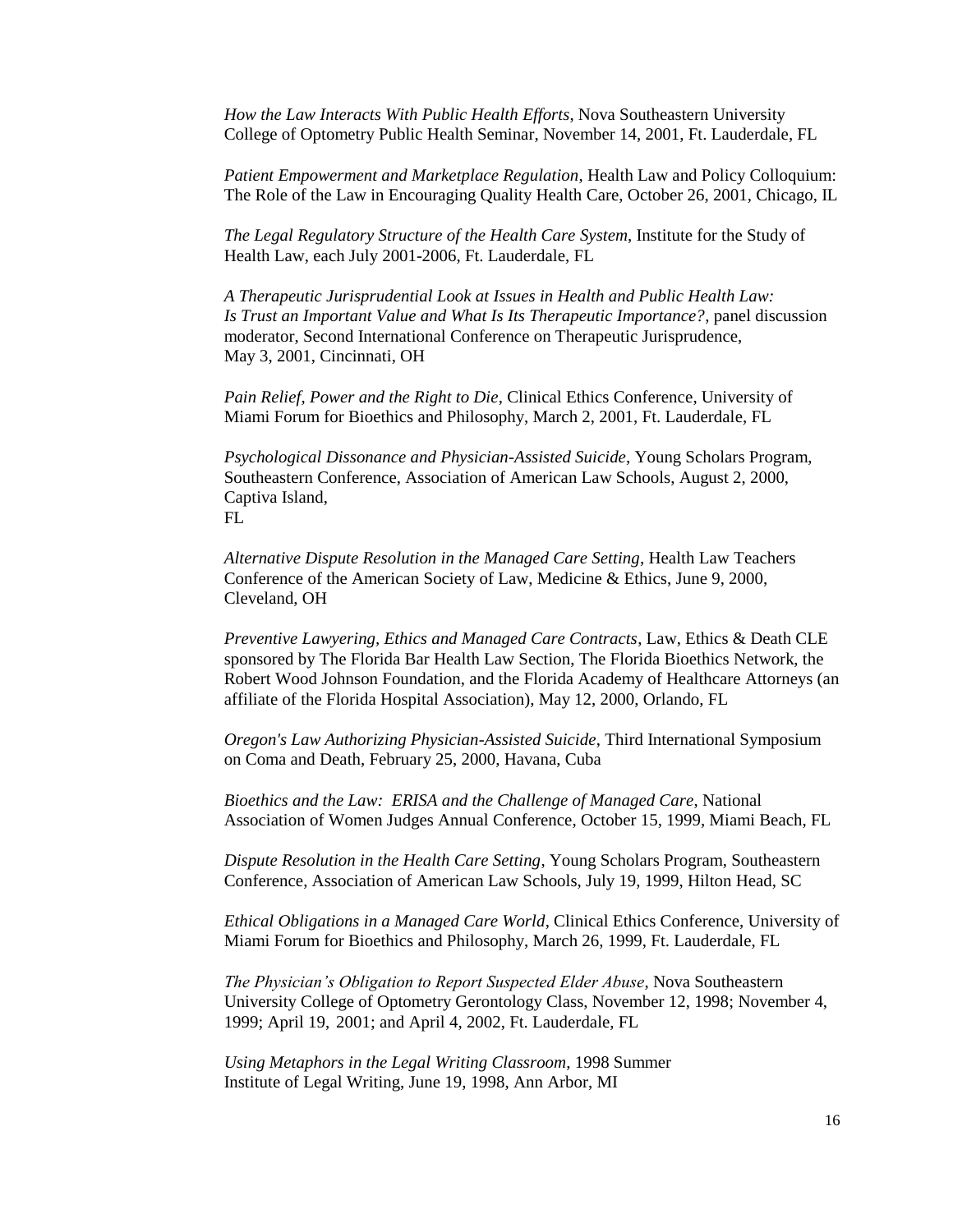*Consumerism in Health Care*, Health Law Teachers Conference of the American Society of Law, Medicine & Ethics, June 6, 1998, Houston, TX

*Ethics, Law and Managed Care*, presentation at *Clinical Ethics: Cancer*, University of Miami Forum for Bioethics and Philosophy, February 20, 1998, Hollywood, FL

*Health Care Law: What Can and Should Primary Care Physicians Do in the Age of Managed Care?*, Gauze Ceiling Coalition, September 20, 1997, Miami, FL

*The Class Action As a Method of Patient Empowerment in the Managed Care Setting*, Bioethics/Health Law Working Group, September 9, 1997, Coral Gables, FL

*The Right to Physician-Assisted Suicide in Florida*, a discussion of *McIver v. Krischer*, Bioethics/Health Law Working Group, March 19, 1997, Coral Gables, FL

*Risk Management and Bioethics*, presentation at *Clinical Ethics: Debates, Decisions, Solutions*, University of Miami Forum for Bioethics and Philosophy, March 7, 1997, Ft. Lauderdale, FL

*A Panel Discussion on the Right to Die*, one of three panelists, University of Miami School of Law Organization for Human Rights, February 12, 1997, Coral Gables, FL

*HMOs and Disclosures to Patients*, portion of panel presentation titled *Walking the Thin Line Between Fraud and Business Judgment*, Joint Meeting of the Law and Society Association and Research Committee on the Sociology of Law of the International Sociological Association, July 13, 1996, Glasgow, Scotland

*Physician-Assisted Suicide: Legal Implications*, speech presented at a conference titled "Physician-Assisted Suicide: Christian, Jewish and Islamic Perspectives," May 10, 1995, Duquesne University, Pittsburgh, PA

*Please Help Me Die: The Changing Legal Environment Related to Patient Choice*, Grand Rounds address, May 9, 1995, St. Francis Hospital, Pittsburgh, PA

*Clinical Ethics: Practice and Theory*, roundtable discussion group leader, University of Miami Forum for Bioethics & Philosophy in Conjunction with the Miami Area Geriatric Education Center, March 10-11, 1995, Miami, FL (also annually at same conference held in various locations, in addition to other presentations at them, to present time  $-$  now titled Clinical Ethics: Decisions, Debates, Solutions)

*Cruzan and OBRA '90: The Future for Health Care Providers*, speech presented at the National Health Lawyers Association Conference on Long-Term Care in the Law, January 1991, New Orleans, LA

# **POST-TENURE VISITING ACADEMIC POSITIONS**

*University Pittsburgh School of Law*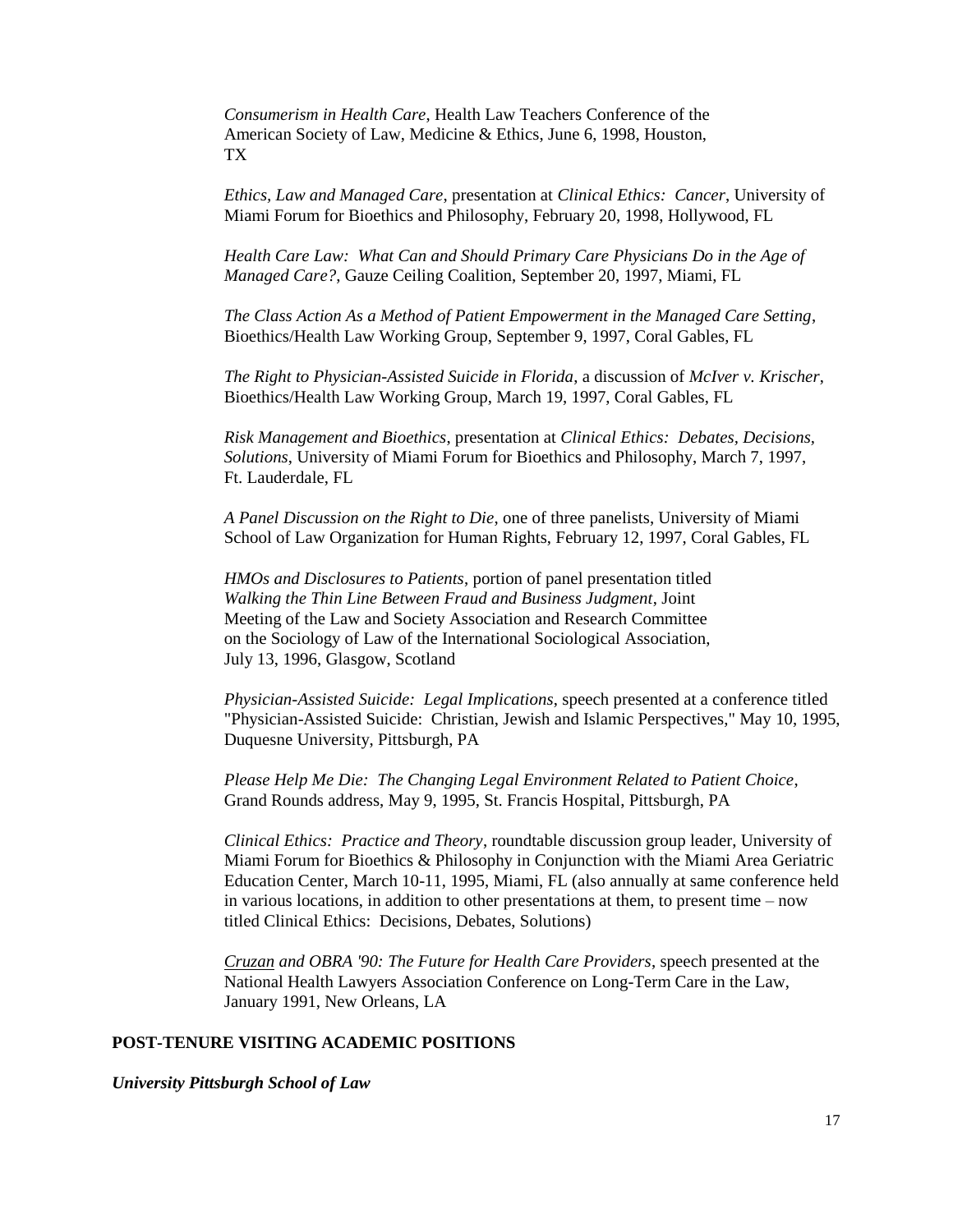Pittsburgh, PA August 2016-December 2016

-Courses taught: Bioethics and Law, Federalism in Health Policy Seminar

*University of Puerto Rico School of Law* San Juan, PR June 11-15, 2012 (mini-course)

-One week of evening lectures on The Law of End-of-Life Decisionmaking

*St. Louis University School of Law* St. Louis, MO August 2011 – May 2012

- Courses taught: Torts, Civil Procedure, Bioethics

*University of Miami School of Law* Coral Gables, FL August - December 2007 - Courses taught: Civil Procedure, Health Care Financing & Regulation

# **PREVIOUS ACADEMIC POSITIONS**

*St. Thomas University School of Law* Miami, FL August 1997 – July 1998

> - Visiting Assistant Professor - Courses taught: Products Liability, Property, Contracts

*University of Miami School of Law* Coral Gables, FL August 1996 - July 1997 & August 1994 - May 1995

> - Instructor, 1994-95; visiting assistant professor, 1996-97; and visiting assistant professor & director, Center for Continuing Legal Education (June & July 1997) - Courses taught: Complex Litigation, Health Law, Issues in Complex Litigation Seminar, Legal Research and Writing, Right to Die Seminar

- Worked extensively with the school's Academic Achievement Program

- Worked with the Center for the Study and Prevention of Juvenile Violence, an interdisciplinary group studying the predictors of violence in juveniles and the appropriate intervention points in the system

- Created a series of workshops in the spring of 1995 for first- and second-year students who had demonstrated a need for academic assistance (involved analyzing and critiquing sample exam answers, assisting in the development of exam-taking and organizational skills, and providing hands-on practice in writing exam answers under controlled conditions)

# *Columbia University School of Law*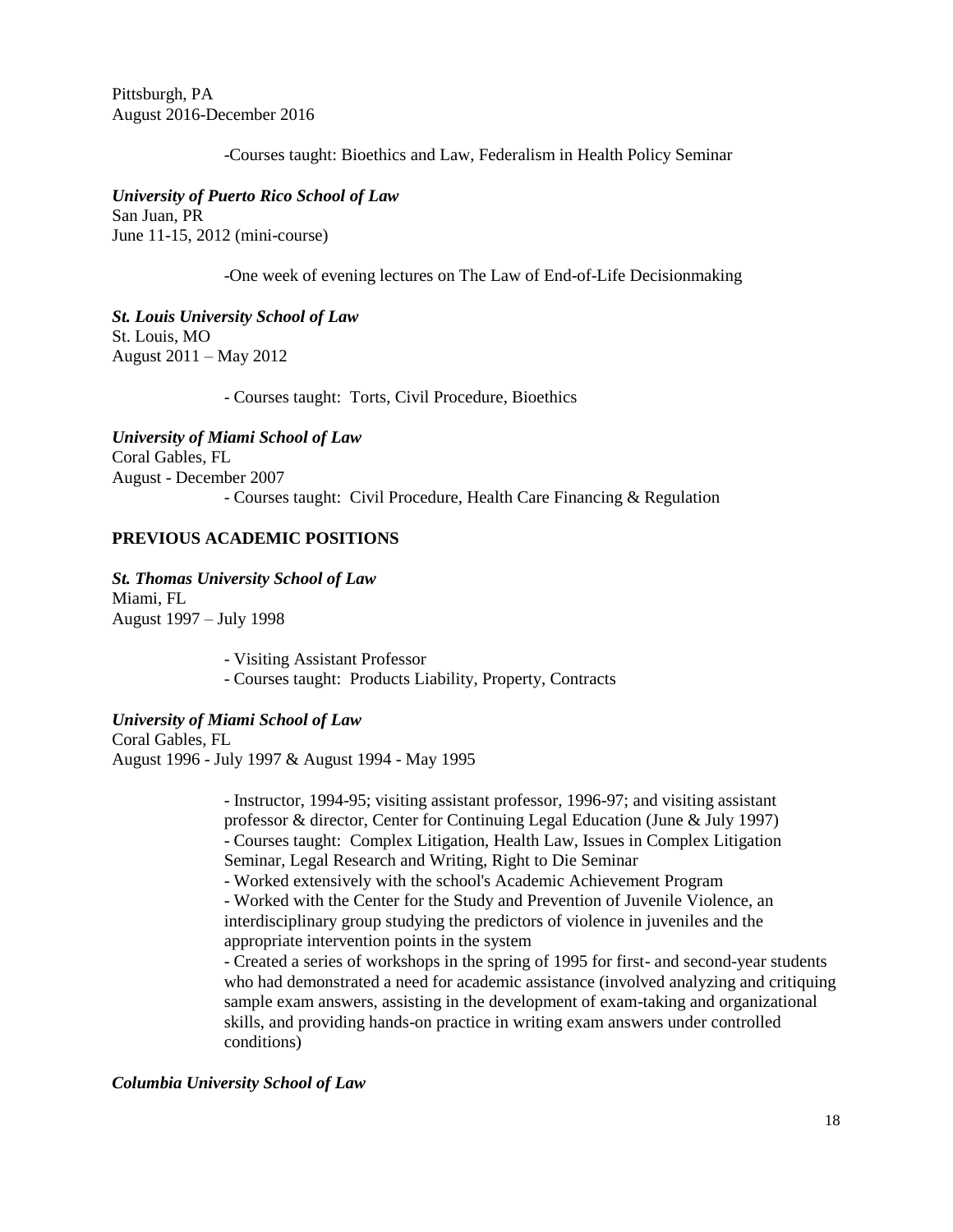New York, NY Spring 1996

> - Assistant, Federal Court Clerk Externships Program, supervising 24 second- and thirdyear students who received credit for working in judicial chambers and submitting journals recounting their experiences; working with judges and their staffs arranging judicial presentations; advising students; and reading and commenting on student journals

# **EDUCATION**

*Columbia University School of Law*

New York, NY LL.M., 1996; J.S.D., 2002 Morris Fellow

> - Thesis: an examination of procedural and substantive ways in which patients might achieve good health care in a managed care system - Studied legal education and teaching methods in Seminar on Legal Education

*University of Pittsburgh School of Law* Pittsburgh, PA J.D., 1987, *magna cum laude* Order of the Coif

> - Research assistant for Professor Alan Meisel, principally assisting in research on THE RIGHT TO DIE (Wiley 1989)

- Note editor, University of Pittsburgh Law Review

- Teaching assistant providing both instruction in legal research and writing and substantive reviews of first-year courses

*Ohio University* Athens, OH B.S. Journalism, 1983 Grade Point Average: 3.83 on a scale of 4.0

- Editor, *The Post*, daily campus newspaper

- Internship, *The Pittsburgh Press*

- National Merit Scholarship and various other awards for academic achievement

# **SPECIAL EDUCATIONAL ACTIVITY**

*Medical Institute for Law Faculty* (non-credit, educational seminar) Cleveland-Marshall School of Law and the Cleveland Clinic Foundation Cleveland, OH May 31 to June 9, 1995

- One of seven law faculty members selected to participate in a program offering behindthe-scenes access to and intensive on-site involvement with physicians at the Cleveland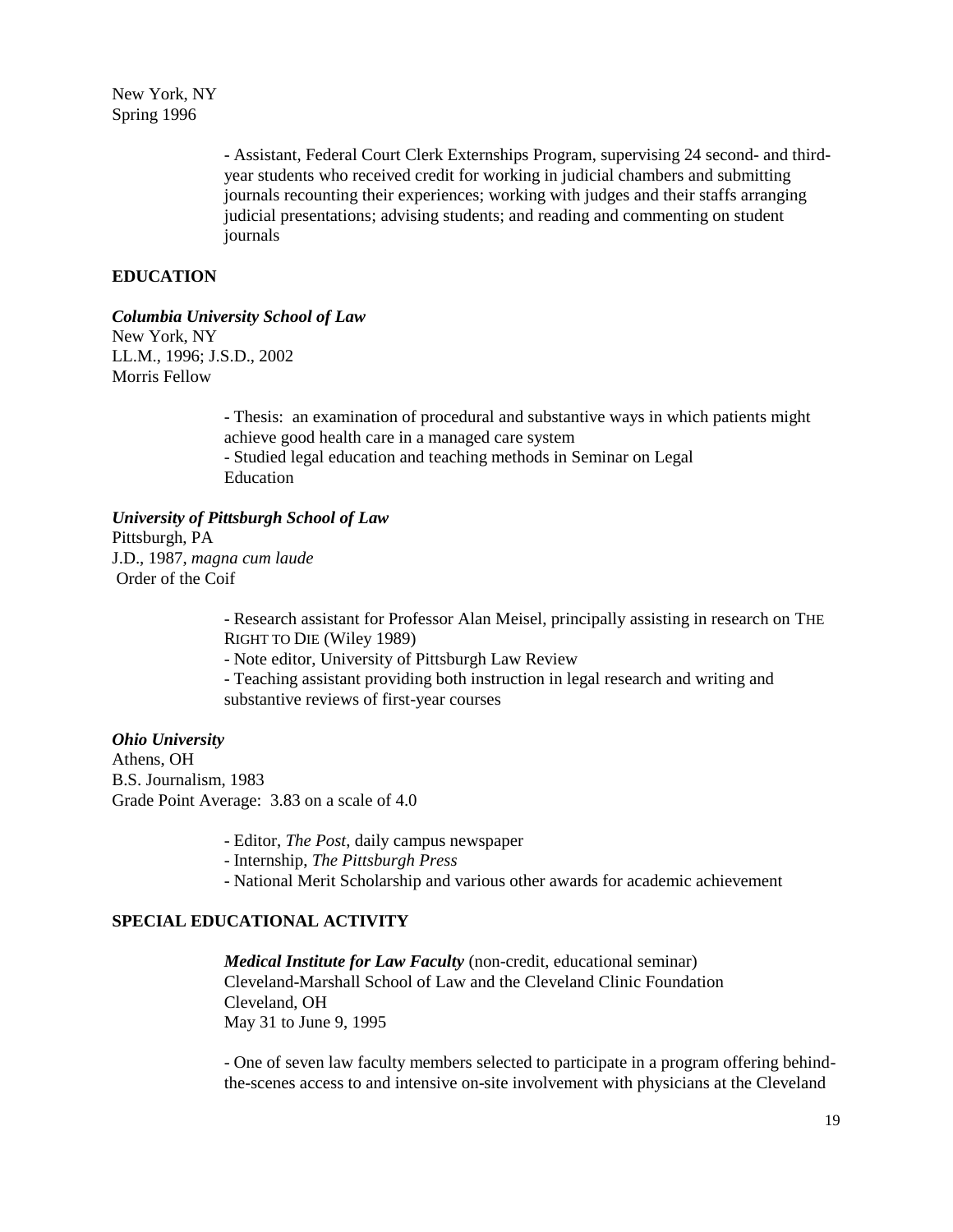Clinic

### **OTHER PROFESSIONAL EXPERIENCE**

#### *Senior Law Clerk, The Honorable Timothy K. Lewis*

United States Court of Appeals for the Third Circuit Pittsburgh, PA October 1992-July 1994 (also a clerk for this judge at the District Court for the Western District of Pennsylvania, July 1991-October 1992)

> - Assisted Judge Lewis in establishing a system for case management, review, and disposition at both the appellate and district court levels; researched pending cases and drafted bench memoranda and opinions at both levels; supervised co-clerks at court of appeals

### *Senior Attorney, Mellon Bank, N.A.*

Pittsburgh, PA March 1991-July 1991

> - Handled legal issues arising in corporate trust and information management and resources departments

### *Associate, Reed Smith Shaw & McClay*

Pittsburgh, PA September 1987-June 1988 and October 1989-March 1991

> - Involved in large-scale commercial litigation including class actions and restrictive covenant cases; prepared applications for local real estate tax exemption for nonprofit clients such as health care institutions, representing those clients through administrative hearings and trials *de novo* when necessary

# *Law Clerk, The Honorable Alan N. Bloch*

United States District Court for the Western District of Pennsylvania Pittsburgh, PA July 1988-August 1989

> - In addition to usual law clerk duties, created chambers guidelines sentencing procedure after Supreme Court declared federal sentencing guidelines constitutional

### **MISCELLANEOUS**

## *Awards*

Wexler-Winick Distinguished Service Award, International Society of Therapeutic Jurisprudence, 2017 (co-recipient); Scholars' Award for Innovative Interprofessional Work With the Broward County Mental Health Court, 2017; American Health Lawyers Association 2012 Pro Bono Champion for co-organizational work on *Wounds of War: Meeting the Needs of Active-Duty Military & Veterans With Post-Traumatic Stress Disorder*, taking place at NSU law school on February 1, 2013